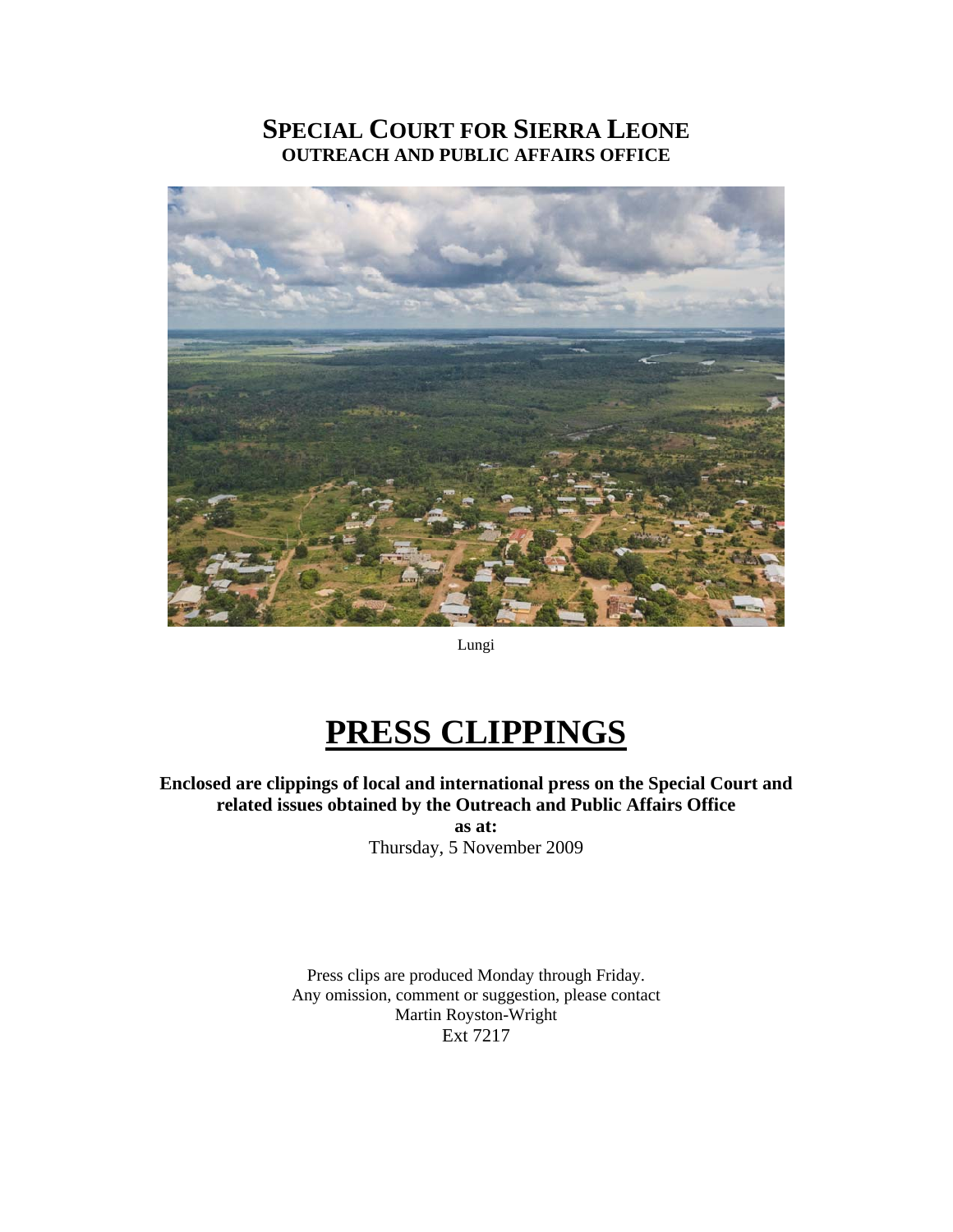| <b>Local News</b>                                                                       |             |  |
|-----------------------------------------------------------------------------------------|-------------|--|
| Karadizic Defiant at Hague Hearing / For di People                                      | Page 3      |  |
| <b>International News</b>                                                               |             |  |
| Report From The Hague / BBC World Service Trust                                         | Page 4      |  |
| Almost All Of Moses Blah's Testimony Is True / Charlestaylortrial.org                   | Pages 5-6   |  |
| Taylor Sent Moses Blah To Arrest Sierra Leone's Rebel Commander/ Charlestaylortrial.org | Page 7      |  |
| Taylor Admits Aiding Sierra Leone Rebels / Daily Nation                                 | Page 8      |  |
| Appeals Chamber of the UN-Backed Special Court / Transitions                            | Page 9      |  |
| UNMIL Public Information Office Media Summary / UNMIL                                   | Pages 10-14 |  |
| Which Is Hampering TRC Report? / The Analyst                                            | Page 15-17  |  |
| Rwandan Pleads for Pardon at Genocide Tribunal / Agence France Press                    | Page 18     |  |
| Kenya Urged to Assist ICC Prosecutor / Capital FM                                       | Pages 19-20 |  |
| ICC Prosecutor Faces Uphill Challenges in Kenya Case / Voice of America                 | Pages 21-22 |  |
| African Governments Must Reaffirm Commitment to ICC / Amnesty International             | Page 23     |  |
| UN Debates Gaza War Crimes Probe / Reuters                                              | Page 24     |  |
| UK Doesn't Recognize 'Genocide' For 'Practical' Reasons / Today's Zaman                 | Page 25     |  |

2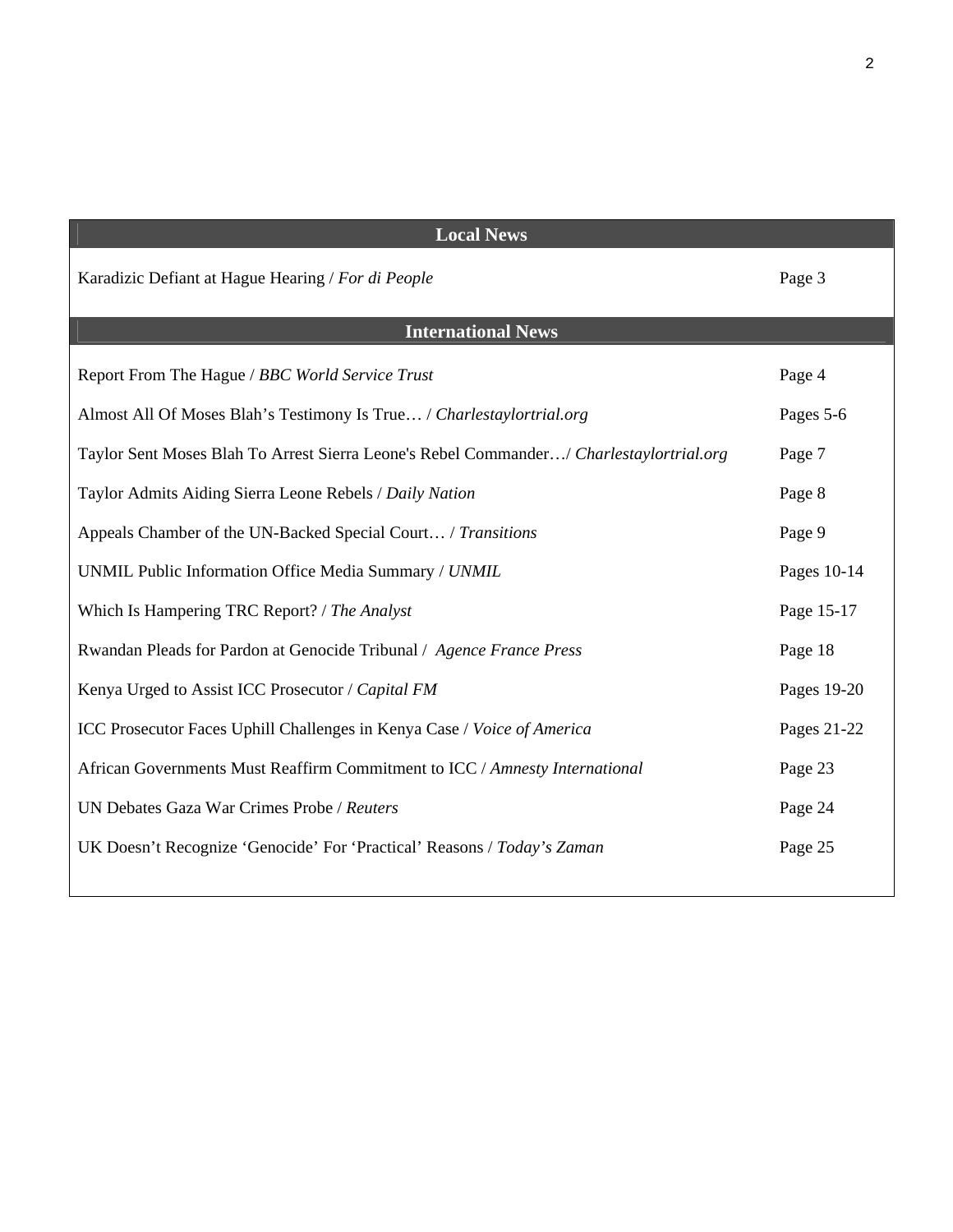#### **Karadizic Defiant at Hague Hearing**

**EX-BOSNIAN Serb leader Radovan Karadzic** has insisted he needs more time to prepare his defence, during his first appearance at his rtified True Copy of a Valid Tabin seminor was Mr Karazic told a procedural hearing in The Hague that he had not been given the opportunity to go through vasts amounts of prosecution documents. He is representing himself, and last week boycotted the start of his trial. The judge adjourned the latest hearing, saying he would rule in the coming days on how the trial is to curity amount as follows: proceed. At the start of Tuesday's special hearing, Mr Karadzic said: "I do not want to boycott these proceedings, but I cannot take part in something that has been bad from the start and where my fundamental rights have been violated." Presiding Judge O-Gon Kwon replied that the court had already determined the defendant had had ample time to prepare. "Clearly you disagree with these decisions," the judge added. "However, as I previously stated to you," it is the trial chamber, not an accused person, which determines readiness for trial." The trial opened on 26 October, but Mr Karadzic failed to attend. When he again failed to appear the following day, the judge said the defendant had chosen not to exercise his right to be present and "must therefore accept the consequences", announcing that the court would proceed in his absence.

Judge Kwon said the court would consider imposing a lawyer to represent Mr Karadzic if he continof a Bank Guarantee. seniboooch bou Mr Karadzic, who protests his innocence, has said he will refuse to accept this arguo association He argues that he wishes to represent himself during the proceedings but needs more time to prepare his defence, despite being indicted in 1995. The BBC's Geraldine Coughlan, in The Hague, says it is now up to judges to decide how to balance the interests of Mr Karadzic against those of the prosecution and the victims. The former president of Republika Srpska, head of the Serbian Democratic Party (SDS) and commander of the Bosnian Serb Army, faces two charges of genocide and nine more of war crimes and crimes against humanity during the 1992-1995 war, which left more than 100,000 people dead. hoo? bas y Eleven counts of genocide, war crimes, crimes in against humanity and other atrocities Charged over shelling Sarajevo during the city's siege, in which some 12,000 civilians died Allegedly organised the massacre of up to 8,000 Bosniak men and youths in Srebrenica Targeted Bosniak and Croat political leaders, intellectuals and professionals samping ivnox Unlawfully deported and transferred civilians because of national or religious identity Destroyed homes, businesses and sacred sites Prosecutors have branded him the leader of an ethnic cleansing campaign in the Bosnian War, calling him the "undisputed leader" of Serbs responsible for carrying out atrocities during the conflict. The means In his opening statement, prosecutor Alan Tieger dwelt on the Srebrenica massacre, in which up to

| 8,000 Bosniak men and boys were killed. "The mur-    | the Serb state he envisioned." Mr Karadzic was       |
|------------------------------------------------------|------------------------------------------------------|
| der of these men and the expulsion of the women,     | taken to the International Criminal Tribunal for the |
| children and elderly did not arise from nowhere," he | former Yugoslavia (ICTY) in The Hague last year,     |
| said.                                                | after 13 years in hiding.                            |
| "These crimes were the culmination of the accused's  | He faces a maximum sentence of life in prison if     |
| determination to cleanse eastern Bosnia to ensure    | convicted                                            |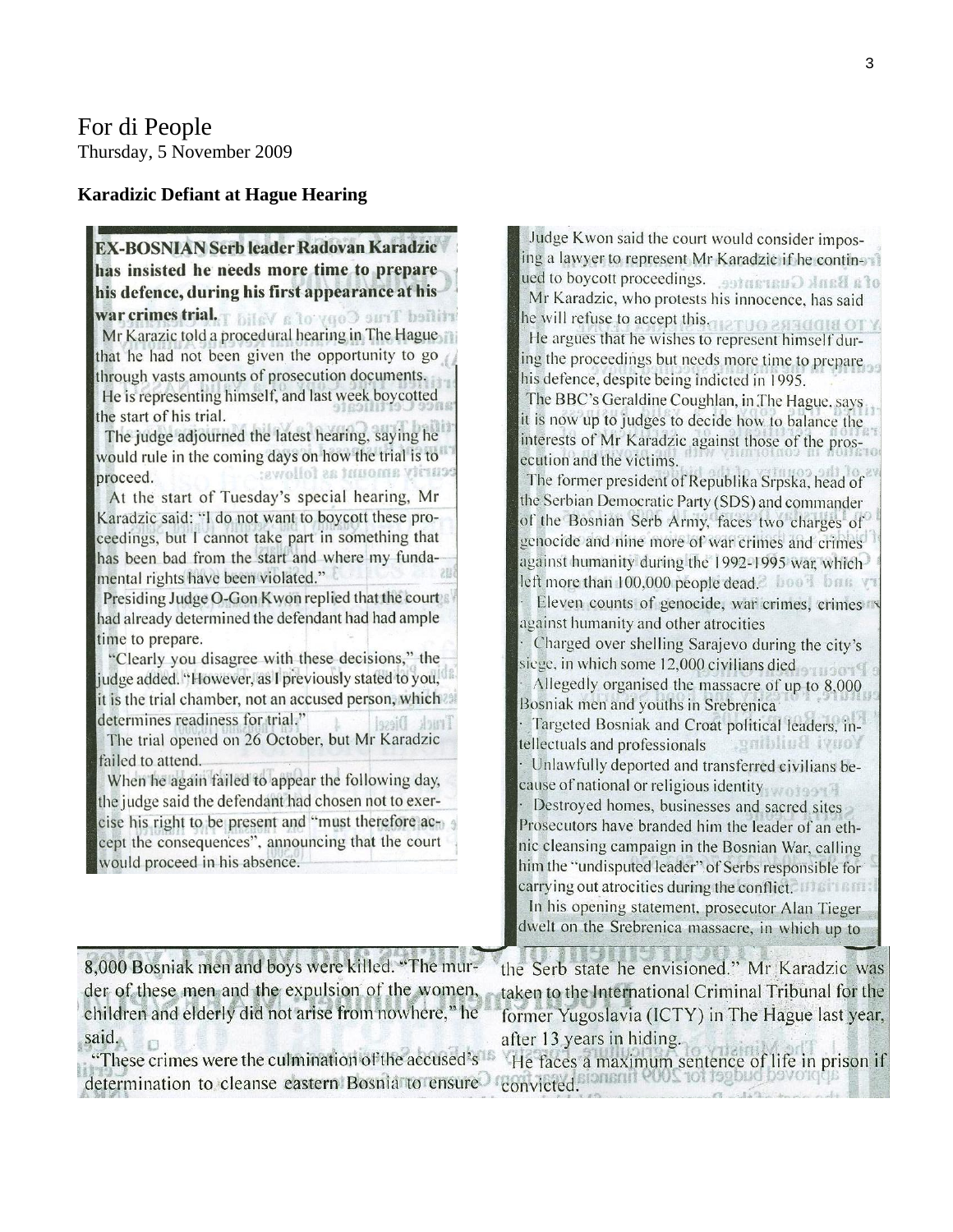# **B B C** WORLD SERVICE TRUST Tuesday, 3 November 2009

By John Kollie

#### **NEWS ITEM**

*Charles Taylor has been responding to two key Liberian witnesses, Hassan Bility and Moses Blah and a protected Sierra Leonean witness, all of who gave evidence supporting prosecution charges of Taylor having links with the RUF rebels in Sierra Leone. Mr. Taylor denied the testimonies of Hassan Bility that he was arrested for writing about Taylor`s support to the RUF and tortured by government security operatives…John Kollie transcribes reports from the Hague on the trial of former Liberian president Charles Taylor….* 

Mr Taylor also dismissed the evidence of the protected Sierra Leonean witness who alleged that Taylor ordered his torture on suspicion of being a Kamajor fighter, resisting the RUF.

As for Former President Moses Blah, Mr Taylor agreed that Blah's evidence was 95 percent true, except for three areas.

Charles Taylor condemned the testimony of Hassan Bility as an independent journalist and called him an unlawful combatant serving as a principal point of contact for Former ULIMO-K leader Alhaji Kromah and the LURD rebel Leader Sekou Damantee Konneh.

He rejected Hassan Billity allegations that he was tortured and electrocuted on his private parts.

As for the Sierra Leonean protected witnessed, he testified last year saying he and two other Sierra Leoneans were arrested accused of being Kamajors fighters and detained at the ATU Gbartala base.

The witness said at the ATU base they were tortured and melting plastic and candles dropped on their bodies. He said when they were brought before Taylor at his White Flower home in Monrovia they were flogged in the full view of the Former President.

Regarding Moses Blah`s evidence about the Taylor-Foday Sankoh acquaintance on the Libyan base of Tarjura as the beginning of the relationship between the National Patriotic Front of Liberia and the Revolutionary United Front, RUF, Mr. Taylor rejected that piece of evidence.

Taylor said he did not know Sankoh as the leader of the Sierra Leonean training group in Libya. He maintained Ali Kabba was the leader of the RUF and although he had relations with the rebel group, he cut all relations with the RUF in 1992.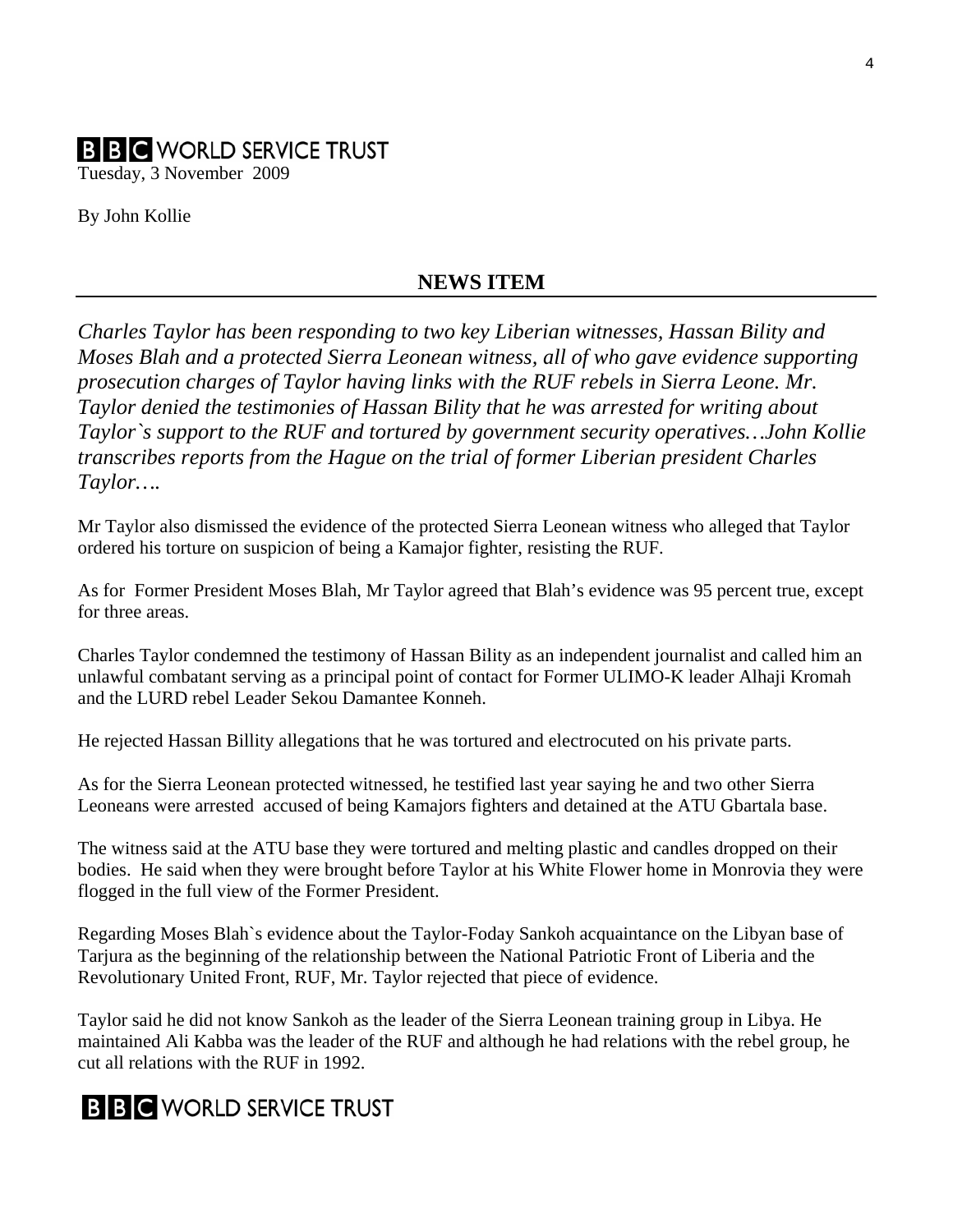# Charlestaylortrial.org

Tuesday, 3 November 2009

#### **Almost All Of Moses Blah's Testimony Is True; Journalist Hassan Bility Is A Liar, Charles Taylor Tells Special Court for Sierra Leone**

#### By Alpha Sesay

In a surprising move, Charles Taylor today reinforced the truthfulness of his former vice president's testimony against him last year, but dismissed the evidence of a Liberian journalist as full of "lies" and "exaggeration."

"To a great extent, Moses [Blah] told the court the truth," Mr. Taylor said when asked by his defense counsel to give his view on his former vice president's testimony. "There were three areas where unfortunately, he was wrong but 90-95 percent of what he said is true."

Mr. Taylor's analysis of Mr. Blah's testimony came as part of his ongoing effort to respond to evidence provided by several prosecution witnesses, disputing their claims that he provided support for Revolutionary United Front (RUF) rebels in Sierra Leone after November 1996, amid the country's 11 years conflict. In May 2008, Mr. Taylor's former vice president Moses Blah, had testified for the prosecution against his former boss (Taylor), a testimony which covered Mr. Taylor's activities from the late 1980s when the two men were together in Libya and planning to invade Liberia, up to 2003 when Mr. Taylor handed the presidency of Liberia to Mr. Blah and sought asylum in Nigeria.

Mr. Taylor went through some aspects of Mr. Blah's testimony and agreed with him that as vice president, he had no knowledge that arms and ammunition were transported from Liberia to Sierra Leone for use by RUF rebels. Mr. Blah said in his May 2008 testimony that while Liberians fought as part of the RUF in Sierra Leone, this was not an official policy of the Liberian government, a point on which Mr. Taylor agreed with him today. Mr. Taylor also agreed with his former vice president's testimony that when the National Patriotic Front of Liberia (NPFL) attacked Liberia in 1989, current Liberian president Ellen Johnson-Sirleaf was responsible for the NPFL's fund raising issues in the United States.

Mr. Taylor did disagree with his former vice-president on specific issues arising in his testimony.

"I can specify three areas where he lied," Mr. Taylor told the Special Court for Sierra Leone judges. "One is how he spoke about the Sam Bockarie issue was wrong. He was sent to handle the Sam Bockarie situation, he took the body to Monrovia and delivered it at the funeral home. Unfortunately, I don't know why he lied."

"The second thing is he said he did not know he'd become vice president. The third area he could have been more forthcoming was about the activities of Sam Lato. He knows that Sam Lato was tried by court martial before he was executed. Other than that, for whatever reason he came here, he was as factual as he could," he said.

Also in his testimony today, Mr. Taylor dismissed claims made by a previous prosecution witness, Liberian journalist Hassan Bility, as "lies."

In his 2008 testimony against Mr. Taylor, Mr. Bility told the court that he was arrested and tortured by Mr. Taylor's government in June 2002. He said that Mr. Taylor personally interrogated him, telling him to stop writing about Mr. Taylor's support for the RUF. Mr. Bility said Mr. Taylor accused him of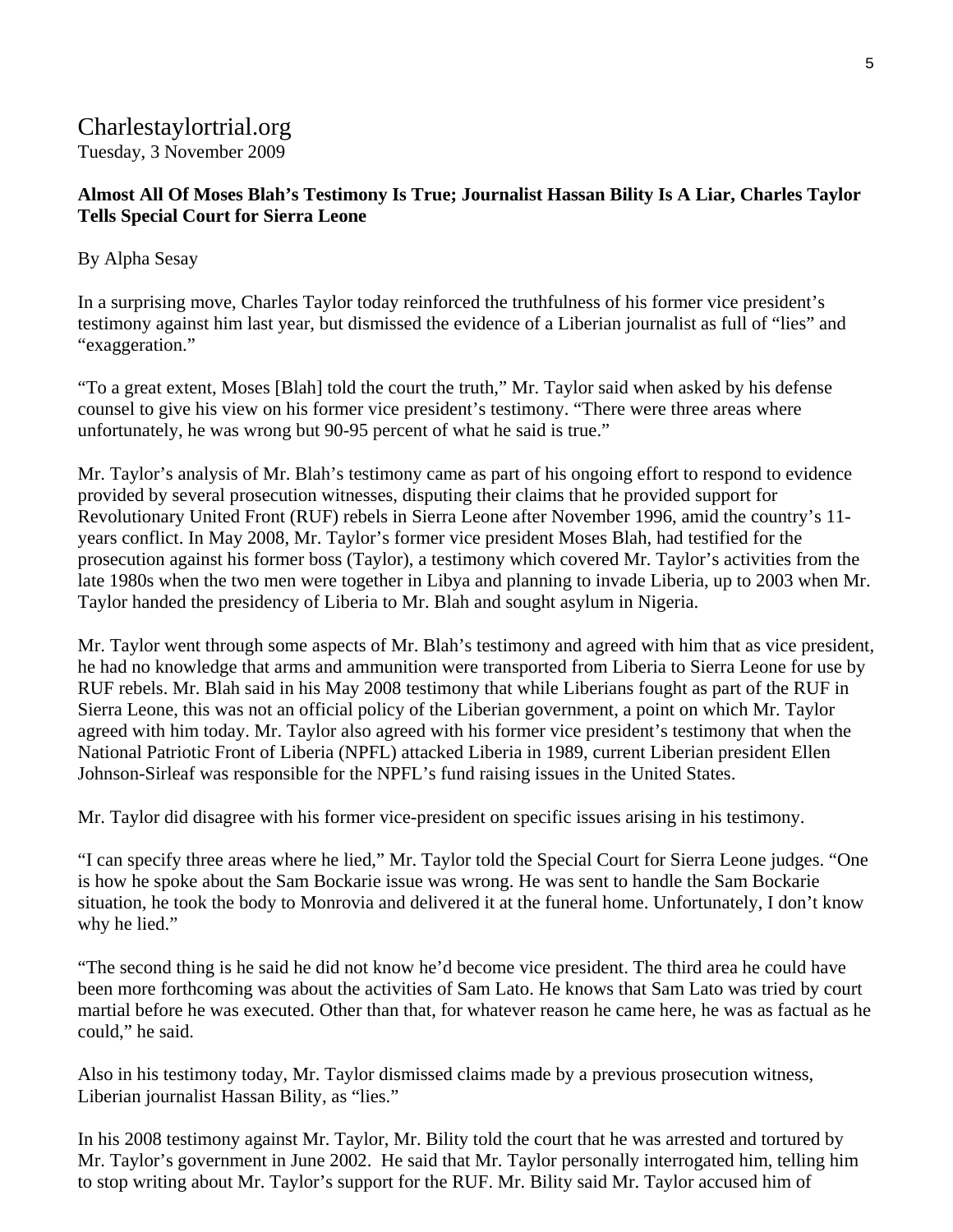transporting arms and ammunition to Liberia and keeping them at the United States embassy in Monrovia, with the aim of unseating his government. Disputing the witness' claims, today Mr. Taylor said that he never accused Mr. Bility of transporting arms into Liberia and that he did not tell him anything about his association with the RUF.

Mr. Taylor today accused Mr. Bility of working as an agent for the United States government and an active member of the United Liberation Movement for Democracy (ULIMO) and the Liberians United for Reconciliation and Democracy (LURD) rebel groups.

Mr. Taylor described Mr. Bility as "an enemy combatant" because he was LURD's main contact in Monrovia. He explained that when the Liberian government's intelligence agents went to work, they discovered some emails that Mr. Bility had exchanged with various people who were trying to destabilize Liberia.

"He was an enemy combatant," Mr. Taylor said. "I told him that the only thing that will set him free is for him to confess. There was a plan made to attack my residence in Kongor Town and he was supposed to find the people to launch the attack. He worked as a combatant at a different level," he added.

Mr. Taylor denied Mr. Bility's assertion that Mr. Taylor had said he was not "going to allow anybody to arm twist the RUF."

Mr. Taylor further refuted Mr. Bility's testimony that on October 20, 1997, while visiting the headquarters of Mr. Taylor's National Patriotic Party (NPP) in Monrovia, he made handwritten notes of Mr. Taylor's comments in which he threatened to unseat Sierra Leone's president, Ahmed Tejan Kabbah.

"Taylor said that if I thought he would not unseat Kabbah's government, then I must be from an alien planet. He said that he had the best ground force in the country and Kabbah wanted to try him," Mr. Bility was quoted in his 2008 testimony in The Hague. Mr. Bility also said that RUF commander Sam Bockarie was present at the NPP office during his visit to the office.

Mr. Taylor dismissed Mr. Bility's statement as a "fabrication."

"The whole thing that you just read is just fabrication," he said. "I don't know how I'll remove Kabbah in October 1997 when he is already out of power. There was no Sam Bockarie at no NPP headquarters in 1997, that's a lie," he added.

In May 1997, President Kabbah was overthrown by soldiers of the Sierra Leone army, during which time Mr. Kabbah sought refuge in Guinea. The soldiers formed a merger with the RUF rebels and together, they ruled Sierra Leone until February 1998 when they were forcefully removed from the country's capital Freetown. They retreated to the country's hinterland and continued fighting the government and people of Sierra Leone. Mr. Taylor is accused of supporting the rebel forces through the supply of arms and ammunition as well as planning military operations with the rebels, during which time war crimes, crimes against humanity and other serious violations of international humanitarian law were committed. Mr. Taylor is accused of bearing responsibility for the crimes committed by rebel forces in Sierra Leone. He is presently testifying as a witness in his own defense.

Mr. Taylor's testimony continues today.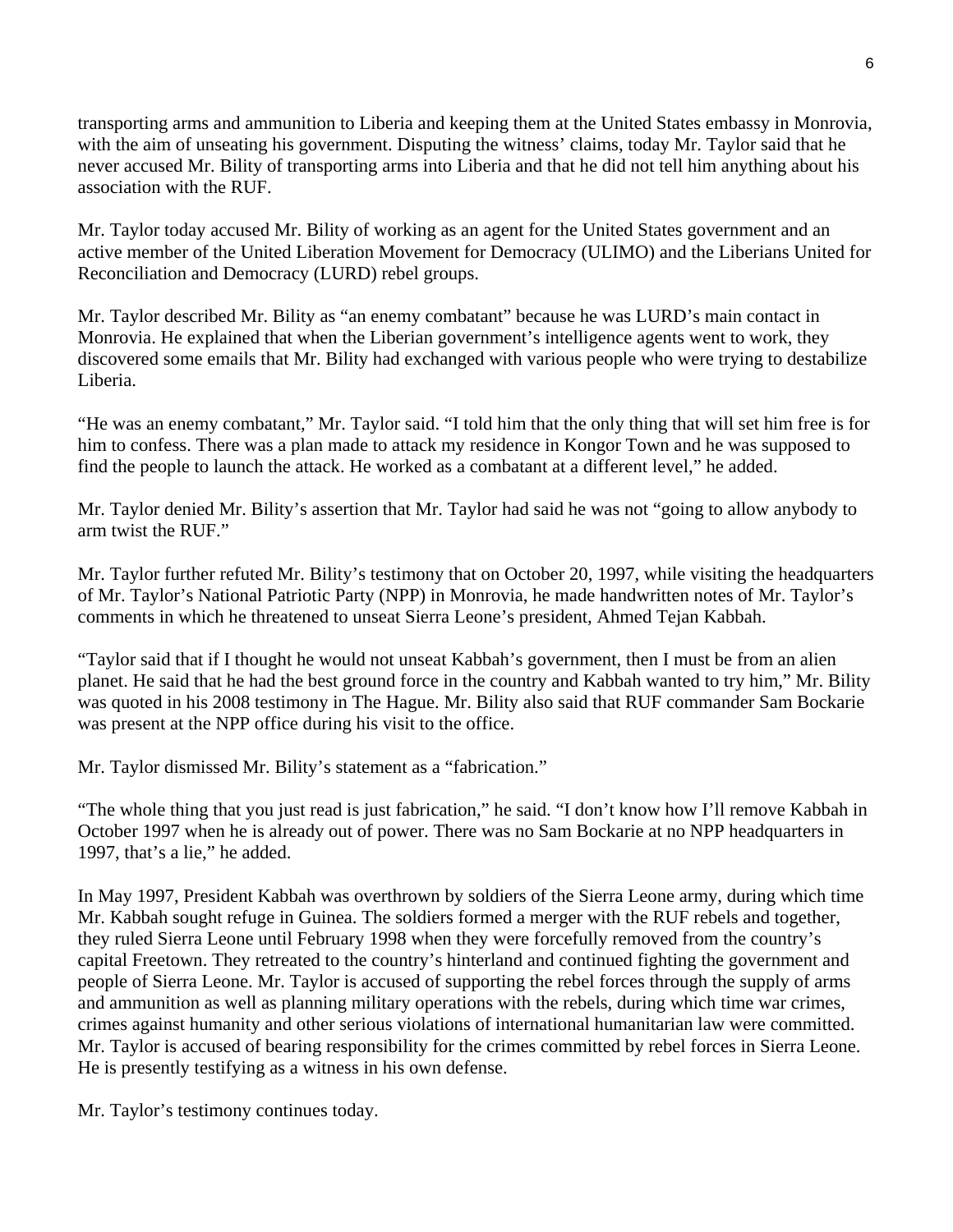# CharlesTaylorTrial.org (The Hague)

Wednesday, 4 November 2009

#### **Liberia: Taylor Sent Moses Blah To Arrest Sierra Leone's Rebel Commander Sam Bockarie And Not To Execute Him, He Says**

Alpha Sesay

Charles Taylor did not order the execution of Sierra Leonean rebel commander Sam Bockarie, but rather sent his former vice president Moses Blah to arrest him on the Liberian border with Ivory Coast, the accused former Liberian president told Special Court for Sierra Leone judges in The Hague today.

Mr. Taylor was revisiting an early position he maintained in his testimony yesterday: that his former vice president Mr. Blah told lies in his May 2008 testimony when, as a prosecution witness, Mr. Blah said that he was on a visit to his farm in Nimba County, Liberia, when he discovered that Mr. Bockarie had been killed. In his testimony today, Mr. Taylor reaffirmed his position, explaining that he gave specific orders to Mr. Blah to arrest Revolutional United Front (RUF) commander, Mr. Bockarie, on his way back from Ivory Coast with armed men.

"Moses lied to this court when he said that he was just going to his farm. I dispatched him to go and effect Bockarie's arrest," Mr. Taylor told the judges today.

In his May 2008 testimony, Mr. Blah told the judges that he was in his village in Nimba on the night of May 5, 2002 when Mr. Taylor's Director of Special Security Service(SSS), Benjamin Yeaten, stopped by his house and greeted him in the company Mr. Bockarie, his wife and other Sierra Leoneans. At about 2- 2:30AM, Mr. Blah said, he was woken up and told that fighting had erupted at the Liberian-Ivorian border. The following day, on his way back to Monrovia, he said he bumped into Mr. Yeaten who invited him to a Saw Mill Camp and told him they had gone on a special operation the previous night. He said that Mr. Yeaten then showed him the corpse of Mr. Bockarie, which he said was still dressed like he had seen him the previous night.

In response, Mr. Taylor disputed his former vice president's account, insisting that Mr. Bockarie's corpse was driven to Monrovia and delivered to the funeral home by Mr. Blah himself.

"Sam Bockarie's body, on anything under the sun, was taken to Monrovia by Blah. Nobody under this planet took the body to Monrovia other than Moses Blah. I don't know why he lied," Mr. Taylor said.

Mr. Taylor also disputed Mr. Blah's account that when he saw Mr. Bockarie's corpse at the Saw Mill Camp on the way to Monrovia, Mr. Yeaten had told him that Mr. Bockarie was executed because they wanted to "destroy evidence," not wanting "anything exposed." Mr. Blah told the court in May 2008 that he believed that if Mr. Bockarie had not been killed, the National Patriotic Front of Liberia (NPFL) and Mr. Taylor's secret support to the RUF would have been exposed.

Mr. Taylor today dismissed Mr. Blah's account, insisting that there was no secret he feared to be exposed.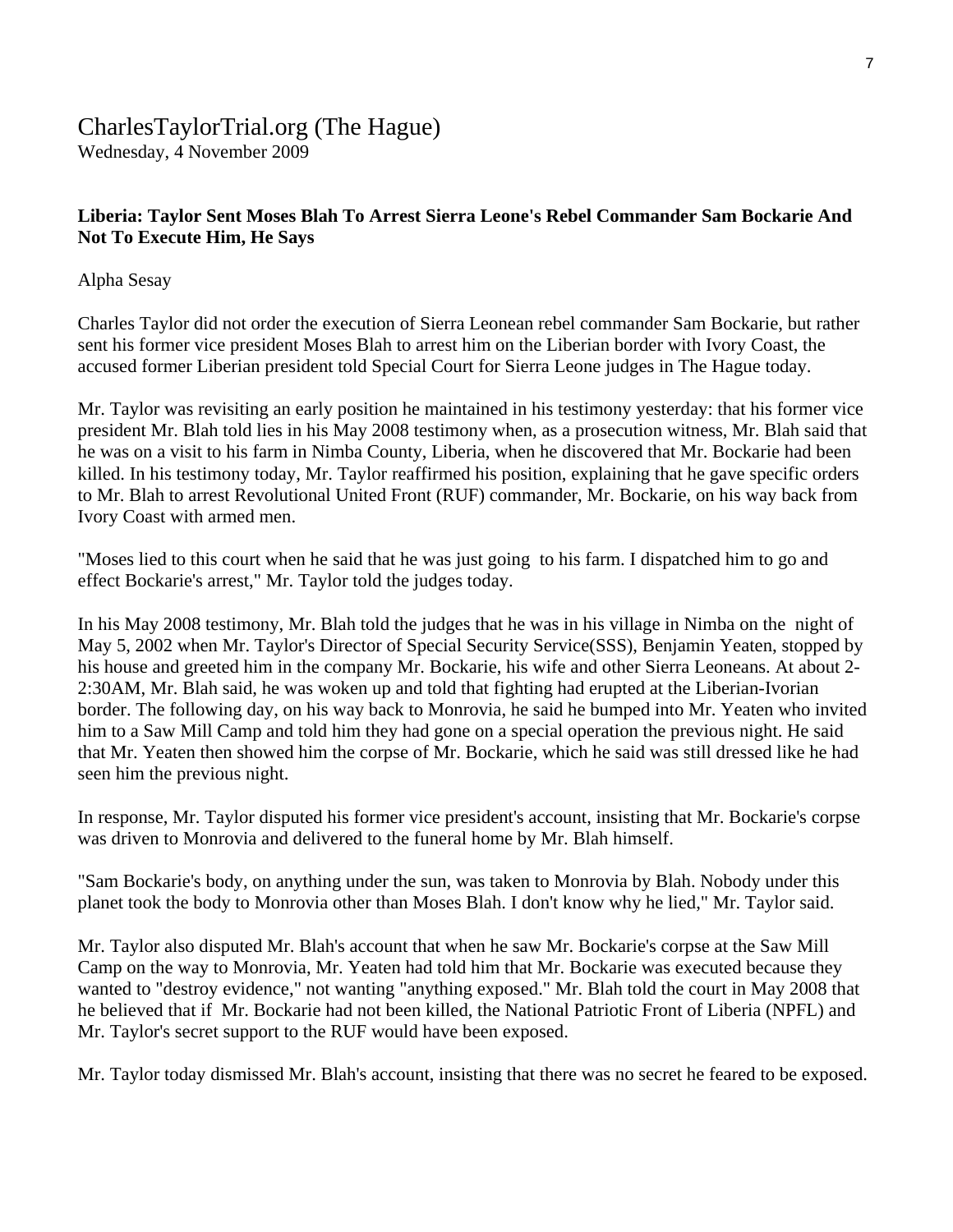# Daily Nation (Kenya)

Wednesday, 4 November 2009

#### **Taylor admits aiding Sierra Leone rebels**

#### By TAMBA JEAN-MATTHEW, NATION Correspondent

Former Liberia President Charles Taylor who is being tried by the UN-back court for Sierra Leone in The Hague for crimes he allegedly committed in the neighbouring country, has confessed to sending fighters to help rebels inflict mayhem on civilians during the 11-year war in the country.

The UN Special Court report said "in a surprising move, Charles Taylor reinforced the truthfulness of his former vice president's testimony against him earlier in the trial."

The report quoted Mr Taylor as testifying yesterday that "To a great extent, Moses Blah (Taylor's former Vice President) told the court the truth."

When asked by his defence counsel to give his view on his former vice president's testimony, Mr Taylor said: "There were three areas where unfortunately, he (Blah) was wrong, but added that 90-95 per cent of what he (Blah) said is true."

Mr Taylor's analysis of Mr Blah's testimony came as part of his ongoing effort to respond to evidence provided by several prosecution witnesses, disputing their claims that he provided support for the Revolutionary United Front (RUF) rebels in Sierra Leone after November 1996 at the height of the civil war which left an estimated 250,000 dead.

In May 2008, Mr Blah had testified for the prosecution against his former boss a testimony which covered Mr Taylor's activities from the late 1980s when the two men were together in Libya and planning to invade Liberia, up to 2003 when Mr Taylor handed the presidency of Liberia to Mr Blah and sought asylum in Nigeria under pressure from the then US government of George W. Bush.

Mr Taylor went through some aspects of Mr Blah's testimony and agreed with him that as vice president, he had no knowledge that arms and ammunition were transported from Liberia to Sierra Leone for use by RUF rebels.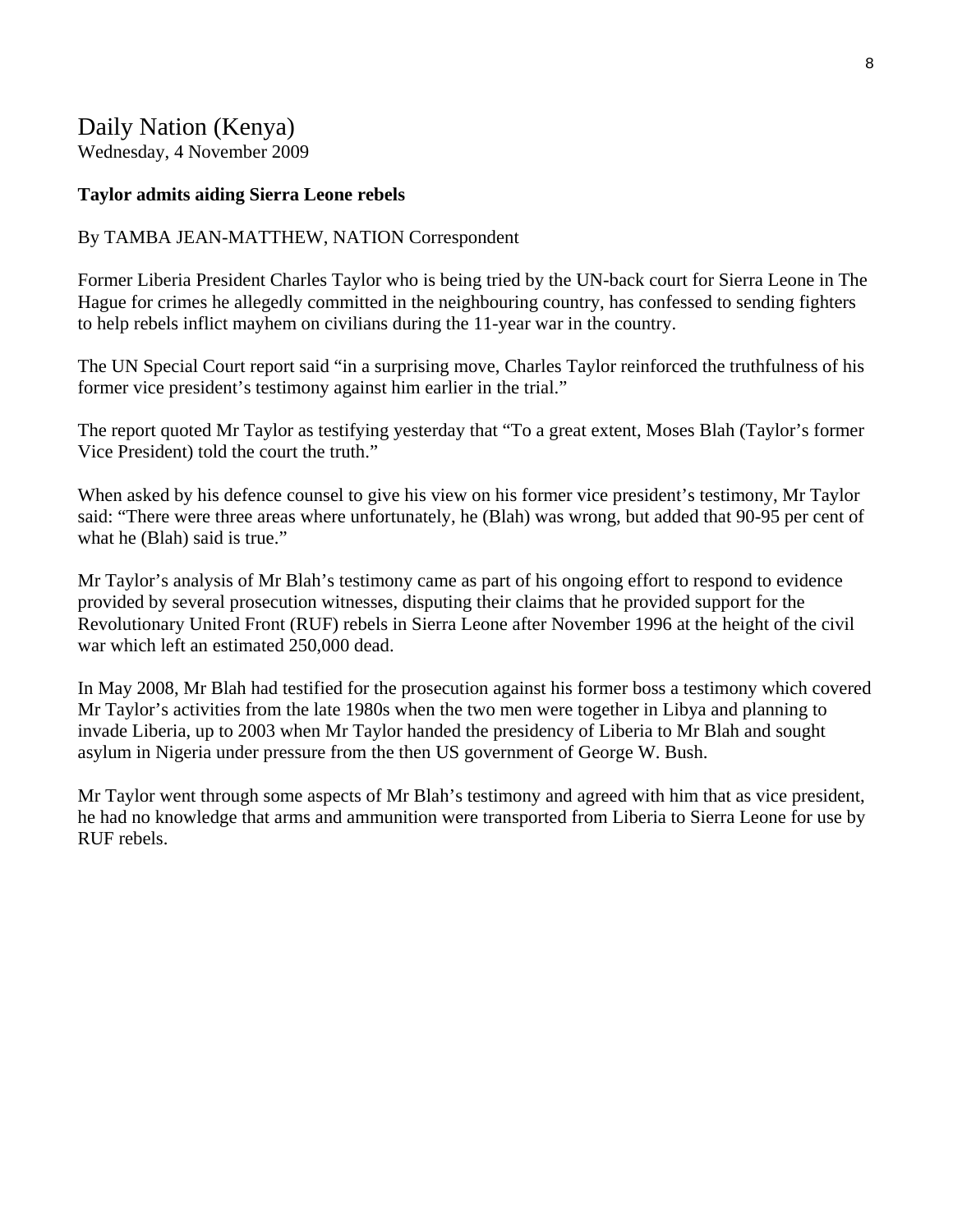#### Transitions (ICTJ Newsletter) November Edition

#### **Sierra Leone**

The appeals chamber of the UN-backed Special Court for Sierra Leone in Freetown upheld the convictions of three former leaders of Sierra Leone's Revolutionary United Front on Oct. 26. The leaders were found guilty of attacks against UN peacekeepers, the use of child soldiers, and forced marriage as a crime against humanity during Sierra Leone's decade-long civil war. The trial of former president Charles Taylor at the court's auxiliary branch in The Hague continues.

• "Sierra Leone court renders rebel leaders judgment," *Radio Netherlands Worldwide*  (<http://www.rnw.nl/int-justice/article/sierra-leonecourt-> renders-rebel-leaders-judgement)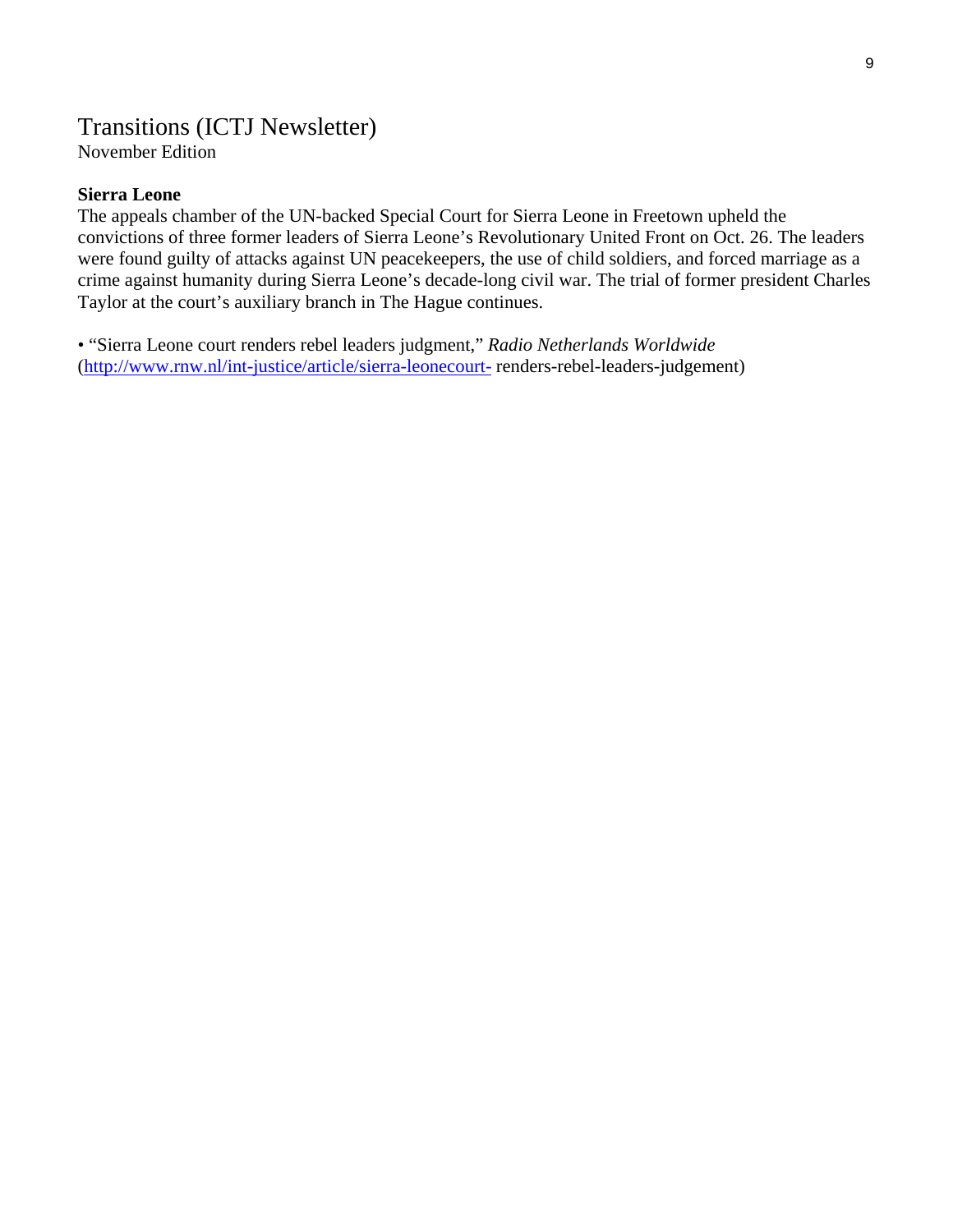

United Nations Mission in Liberia (UNMIL)

#### **UNMIL Public Information Office Media Summary 4 November 2009**

*[The media summaries and press clips do not necessarily represent the views of UNMIL.]* 

#### **International Clips on Liberia**

# **Liberian Company's Argument That Employment Dispute Is a Burden to N.Y. Courts Is Rejected**

#### **[New York Law Journal](http://www.nylj.com/)**

November 04, 2009

A New York court will preside over a \$15 million employment dispute between a Greek citizen and a Liberian company publicly traded in the United States, which allegedly raised funds in New York and retained a Manhattan-based law firm as its primary outside counsel, a state judge has ruled. [Excel](http://www.excelmaritime.com/)  [Maritime Carriers Ltd.,](http://www.excelmaritime.com/) which is based in Athens and incorporated in Liberia, argued that the breach of contract and libel action brought by Christopher I. Georgakis amounted to "a transparent case of forum shopping brought for harassment purposes" and claimed it would be unduly inconvenienced if the case remained in New York. However, citing the "increasingly global nature of our economy, where foreign countries are allowed to own our banks and even fund our national debt," Manhattan Supreme Court Justice Richard B. Lowe III ([See Profile](http://nycourts.law.com/cpnylj/judgeprofile.asp?JP=1438)) held in *[Georgakis v. Excel Maritime Carriers](http://nycourts.law.com/CourtDocumentViewer.asp?view=Document&docID=117441)  [Ltd.](http://nycourts.law.com/CourtDocumentViewer.asp?view=Document&docID=117441),* 650322/08, that the burden of litigation in a foreign country was not too much to ask from a company extensively engaged in international trade.

### **Liberia's president vows to hunt down aide's killers**

**(AFP) –** MONROVIA — Liberian President Ellen Johnson Sirleaf vowed Tuesday to bring the killers of one of her political aides, Keith Jubah, to justice. Jubah, the head of Liberia's Public Procurement and Concession Commission (PPCC), was shot as he returned to his home in Kakata, about 20 kilometres (12 miles) from Monrovia. He was a close confidant of the president and an influential member of the ruling Unity Party. Investigators have so far been unable to establish a motive for the attack. Sirleaf described him as "one of Liberia?s most decent public servants." "I will ensure that those who killed Jubah will not go unpunished", Sirleaf said. Keith Jubah's son, Prince, told AFP on Tuesday that he believed his father was a close friend of his killer. Prince Jubah said his father had told him about receiving death threats from a friend over a disputed sale of land.

# **International Clips on West Africa Sierra Leone**

### **S Leone's health minister sacked**

(BBC) 4 November 2009

Sierra Leone's president has sacked two of his ministers, one of whom has been indicted for corruption. Health Minister Sheku Tijan Koroma appeared in court on Wednesday charged with illegally awarding contracts. He is the first minister to be charged with corruption since President Ernest Bai Koroma came to power two years ago. No reason was given for the dismissal of the other official, Leonard Balogun Koroma, who is minister in the vice-president's office. Mr Koroma promised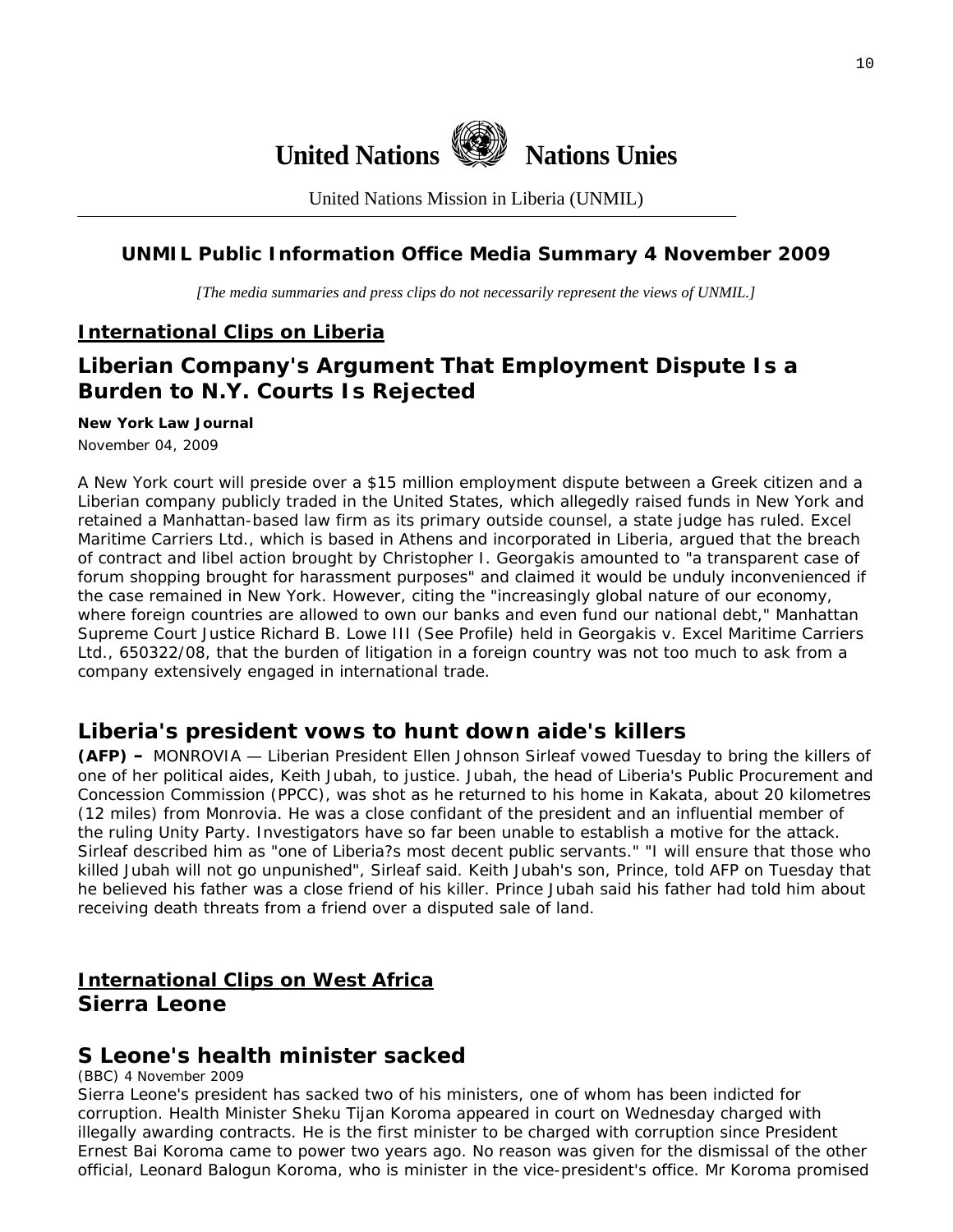to crack down on corruption when he won elections in 2007. Correspondents say corruption is seen as one of the reasons for the outbreak of civil war in the country in the 1990s.

### **Guinea**

# **ECOWAS facilitator says Guinea situation still worrying**

OUAGADOUGOU, Nov. 4 (Xinhua) -- The facilitator of the West African bloc ECOWAS says the situation in crisis plagued Guinea is still worrying despite his talks with the rival sides to find a way out. Burkina Faso President Blaise Compaore, the mediator appointed by the Economic Community for West African States (ECOWAS), made the comments on Tuesday after his first-day discussions with the opposition from Guinea**.** "It is important for the mediator to listen to pressure groups and do an evaluation of the current situation in Guinea," the president said. He had previously met with a delegation sent by the Guinean military junta leader, Moussa Dadis Camara, in Ouagadougou. The standoff has turned into a hard nut to crack following the Sept. 28 bloodshed in which many protestors died in the clash with soldiers deployed to ban their assembly at a stadium in Guinea's capital Conakry.

# **Cote d'Ivoire**

# **Cote d'Ivoire president visits Ghana**

ABIDJAN, Nov. 4 (Xinhua) -- Cote d'Ivoire's President, Laurent Gbagbo left Abidjan on Tuesday for a 48-hour working visit to Ghana at the invitation of his Ghanaian counterpart John Atta Mills, a communiqué from the presidential press service reported. Gbagbo was scheduled to pay a visit to the mausoleum of "the father of modern Ghana" Kwame Nkrumah, whose country is posthumously celebrating his 100th birthday. On Wednesday, Gbagbo will meet with the community of Cote d'Ivoire living in Ghana before the traditional bilateral summit meeting, which will come up with the final communiqué. Gbagbo had already in January visited Accra during the swearing-in ceremony of Atta Mills after his election as the head of state in Ghana. In return, the Ghanaian president had dedicated his first external visit to Cote d'Ivoire during a friendly and working visit to Yamoussoukro in April. The reunion between the two heads of state is expected to improve cooperation between the two neighboring West African countries and their people.

#### **Local Media – Newspaper**

#### **The "Killer" of PPCC Chairman Confesses From Hideout**

(Daily Observer, National Chronicle, Liberian Express)

- The man alleged to have assassinated the Chairman of the Public Procurement Concession Commission has broken silence.
- Mr. Prince Kollie said it was his brother Joseph Sackie who killed Keith Jubah in relation to a land dispute.
- He said his brother had informed him of a plan to eliminate Mr. Jubah and bring the land dispute to a close.
- In a telephone interview, Joseph Sackie admitted killing the PPCC Boss but begged for mercy.
- Meanwhile, the Bong County Legislative Caucus has condemned the brutal murder of Mr. Jubah and said the killing signals a fearful and worrisome situation for peace loving Liberians.

#### **Senate President Pro-tempore say Upper House Won't Bow To Pressure over Passage of Threshold Bill**

(National Chronicle)

The Senate has warned that no amount of coercion or threats can compel it to pass the "controversial" population threshold bill into law.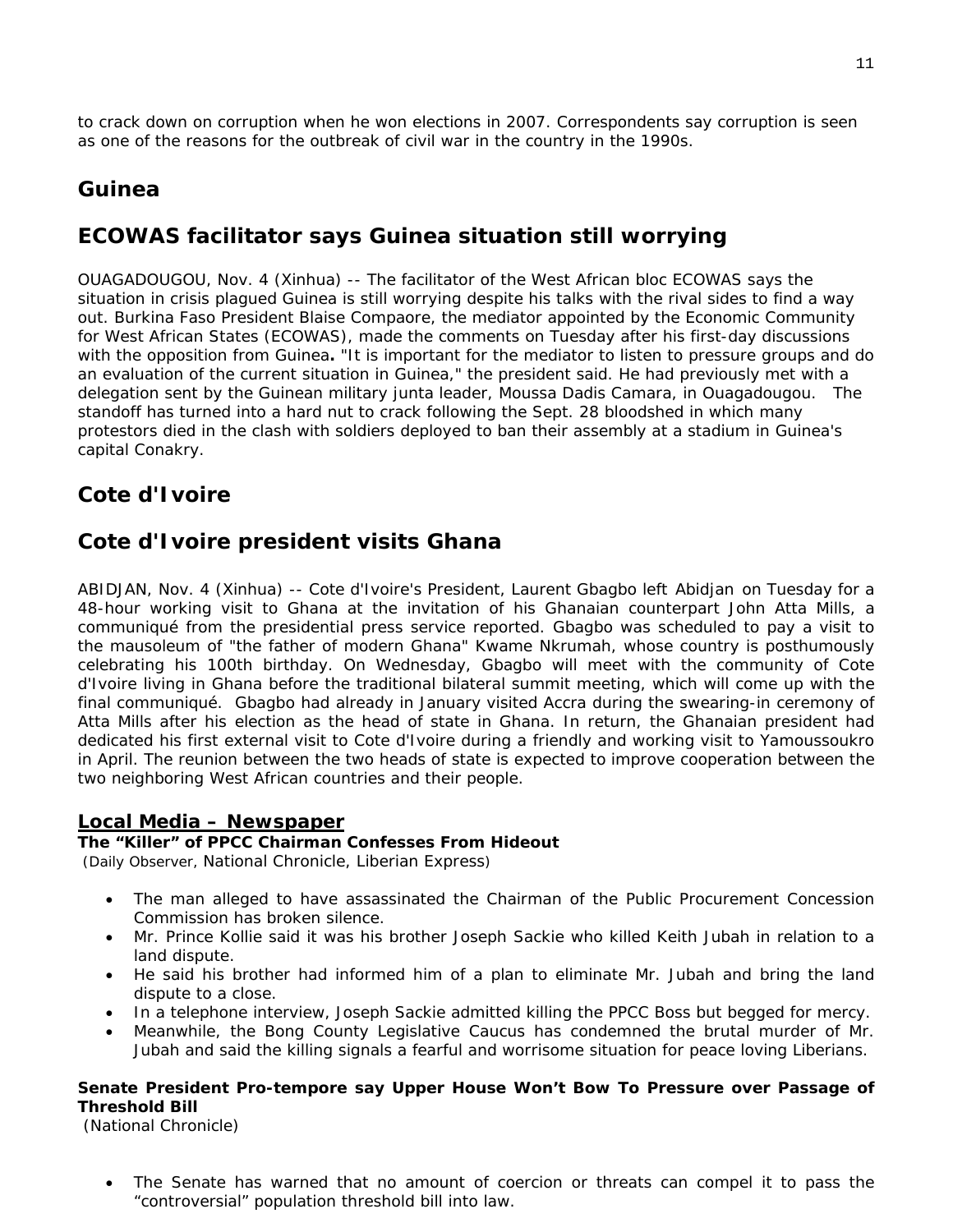- Speaking at a news conference, Senate President Pro-Tempore, Cletus Wortorson said it was wrong for anyone to think that without the threshold bill there can be no elections in 2011.
- However, the National Elections Commission (NEC) as well as international and local stakeholders has consistently called for the passage of the Threshold Bill deem crucial to the holding of the election in 2011.
- The NEC has warned that a delay in the passage of the bill could hamper the timetable of the elections.

#### **Opposition Liberty Party Raises Concerns of Fraud Leading to Upcoming By-election**

(Daily Observer, The Analyst, The Inquirer)

- The opposition Liberty Party (LP) has termed as 'fraudulent' the entire registration process for the replacement of voters' identification cards for the November 10 senatorial by-election for Montserrado County.
- Addressing a news conference in Monrovia, the party's National Chairman, Israel Akinsanya said the National Elections Commission (NEC) had not been operating in line with its guidelines for the by-election.
- Mr. Akinsanya said the party has officially complained to the National Elections Commission (NEC) but the Commission said it has not received any complaint concerning the by-election.
- Meanwhile, the Liberty Party Executive have accused the ruling Unity Party of buying voters' registration cards from voters and taking down voters series numbers from voters' registration cards with the intention to rig the elections. However, the Unity party has since debunked the allegations.

#### **China Union Poised To Begin Operations Soon**

(The Inquirer)

- China Union has assured Liberian authorities that it will honour the over US\$2.5 billion concession agreement signed with Government early this year.
- Presidential Press Secretary, Cyrus Wleh Badio says the company assured President Ellen Johnson Sirleaf that it will begin to step up its efforts to begin full scale operations in Liberia now that there are positive indications that it is overcoming the negative effects of the global financial crisis.
- There have been concerns over the delay in the implementation of the China Union Mineral Development Agreement.
- However, Chinese Ambassador to Liberia, Zhou Yuxio has consistently promised that the agreement remains on course and that the company is currently doing basic preparation to honor their contractual obligations
- The China Union agreement called for the exploration and mining of iron ore in the Bong Range in Bong Mines.

#### **Sinkor Rotary Club Donates Equipment to Farmers**

(The Inquirer)

- In complementing the government's effort towards the production of food and the reduction of poverty, the Rotary Club of Sinkor has in collaboration with its international partners (Britney Rotary Club and the California Rotary Club) donated farming equipment to farmers in the country.
- The donation worth over US\$40,000 was made on Tuesday through the Liberian Children Schooling Project and is intended to complement the manual labor applied by farmers while carrying out their farming activities in the country.
- The donation included a caterpillar tractor, truck and other assorted farming equipment.

#### **President Sirleaf Declares Thursday National Holiday**

(The Informer)

• President Ellen Johnson Sirleaf has issued a proclamation declaring tomorrow Thursday November 5 as National Thanksgiving day.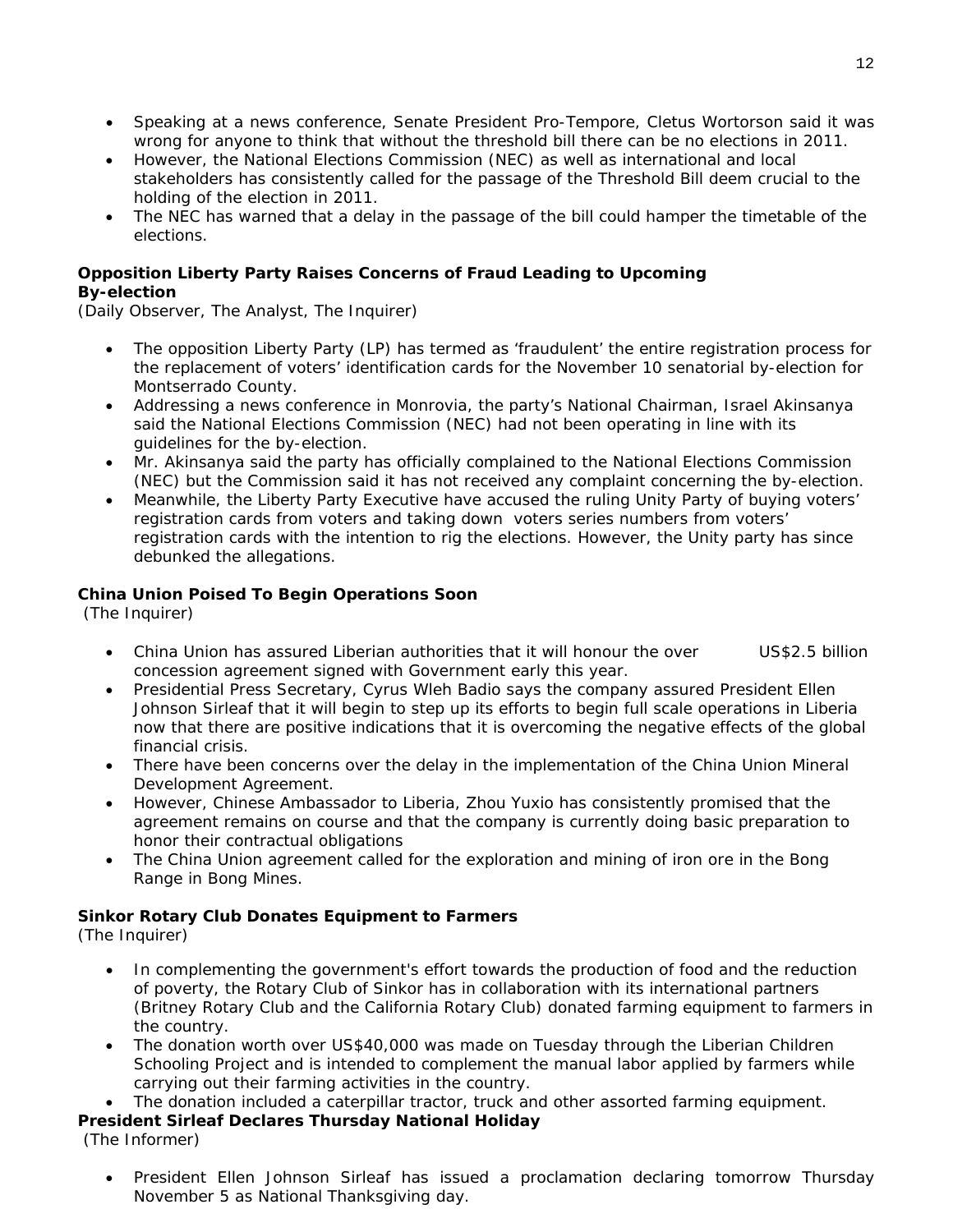• An Executive Mansion release said the proclamation is in consonance with an Act of the National Legislature 1883 which set aside the first Thursday in November of each year to be known as National Thanksgiving Day.

#### **Lion Clubs Renovate United Blind Headquarters**

(The Inquirer)

- The Greater Monrovia Lions Club and the Cape Mesurado Lions Club have jointly renovated the headquarters of the United Blind Association of Liberia (UBAL) in Gardnersville.
- Speaking during the hand over ceremony, the President of the Greater Monrovia Lion Club, D. Sheba Brown also donated fifty locally produced canes to assist the UBAL.

#### **Local Media – Star Radio** *(culled from website today at 09:00 am)*

**The "Killer" of PPCC Chairman Confesses From Hideout**   *(Also reported on Radio Veritas, Truth FM, Sky F.M., and ELBC)* 

#### **Methodist Rights Group Blames Impunity For Wanton Killings**

- The Human Rights Monitor of the United Methodist Church says impunity is largely responsible for the wave of mysterious killings in the country.
- The Methodist rights group said if people were regularly prosecuted for wrongs in society, crimes would be minimized.
- The group's Programme Director Jefferson Knight said the killing of innocent people in the society demonstrates Government's inability to protect its citizens.
- Mr. Knight named the killing of businessman, James Berry of Rivercess County and the gruesome murder of PPCC Chairman Keith Jubah and called on Government to immediately probe the killings to avoid a recurrence.

#### **Criminal Court D Launches Probe into Bribery Allegation**

- Criminal Court "D" has launched an investigation into allegation that jurors sold the last armed robbery case it tried.
- Chief Justice Johnnie Lewis ordered the investigation after the principal victim in the case, Mrs. Marie Shafi complained the jurors were bribed.
- According to Mrs. Shafi, the jurors also asked her several times for US\$1,200.00 to have brought a verdict in her favor.
- The investigation being presided over by Judge Boimah Kontoe is intended to establish whether the allegation is true.

#### **Senate President Pro-tempore say Upper House Won't Bow To Pressure over Passage of Threshold Bill**

*(Also reported on Radio Veritas, Truth FM, Sky F.M., and ELBC)* 

#### **Senator Lasana's "Witness" Turns Hostile**

- There are claims and counter claims over the outcome of a reconciliation meeting between Bomi Senator Lahai Lassana and his long-time critic, Charles Brown.
- Last week, Senator Lassana alleged Mr. Brown confessed that he received money from two Bomi County lawmakers to tarnish his reputation.
- But Mr. Brown dismissed the confession claim and described said the Senator's statements was an attempt to gain public support amidst his alleged link to the March 19 shootout at the Guthrie Rubber Plantation.

#### **Another Suspected Killer Arrested In Motorcyclist's Death**

• Reports from Bong County say another person has been arrested in connection with the murder of motorcyclist Prince Nyan who was found dead on October 23 on the Kokoyah Road in Bong County.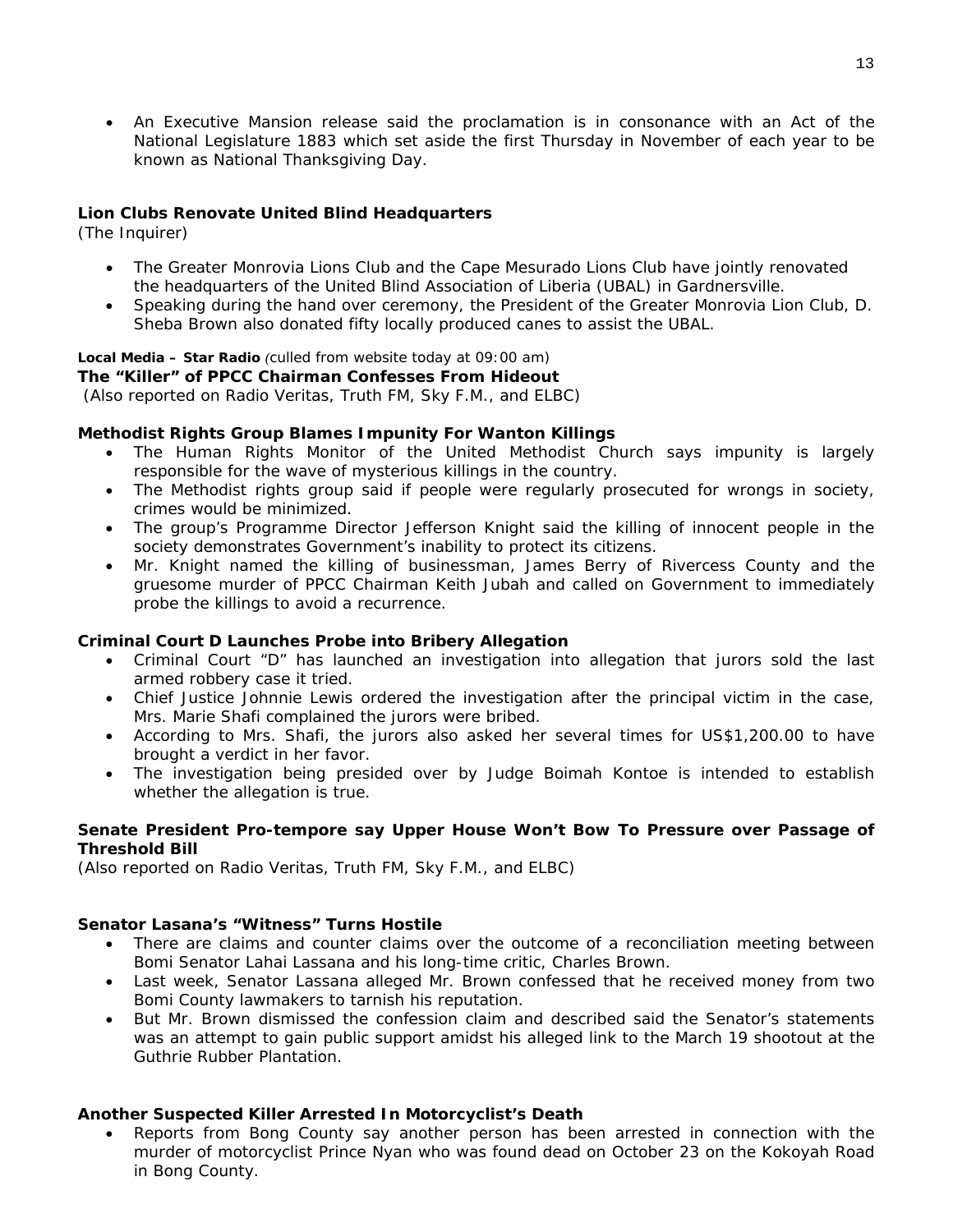- Philip Gbokolo was arrested by police on Monday. According to the reports, Philip admitted to the act during police preliminary investigation.
- Police earlier arrested one Sonnyboy Weyela, said to be a member of a criminal gang in lower Bong County in the Coca-cola Factory Community outside Monrovia.

#### **Truth FM** *(News monitored today at 10:00 am)*

#### **President Sirleaf Declares Thursday National Holiday**

- President Ellen Johnson Sirleaf has issued a proclamation declaring Thursday November 5 as National Thanksgiving day.
- An Executive Mansion release said the proclamation is in consonance with an Act of the National Legislature 1883 which set aside the first Thursday in November of each year to be known as National Thanksgiving Day.

\*\*\*\*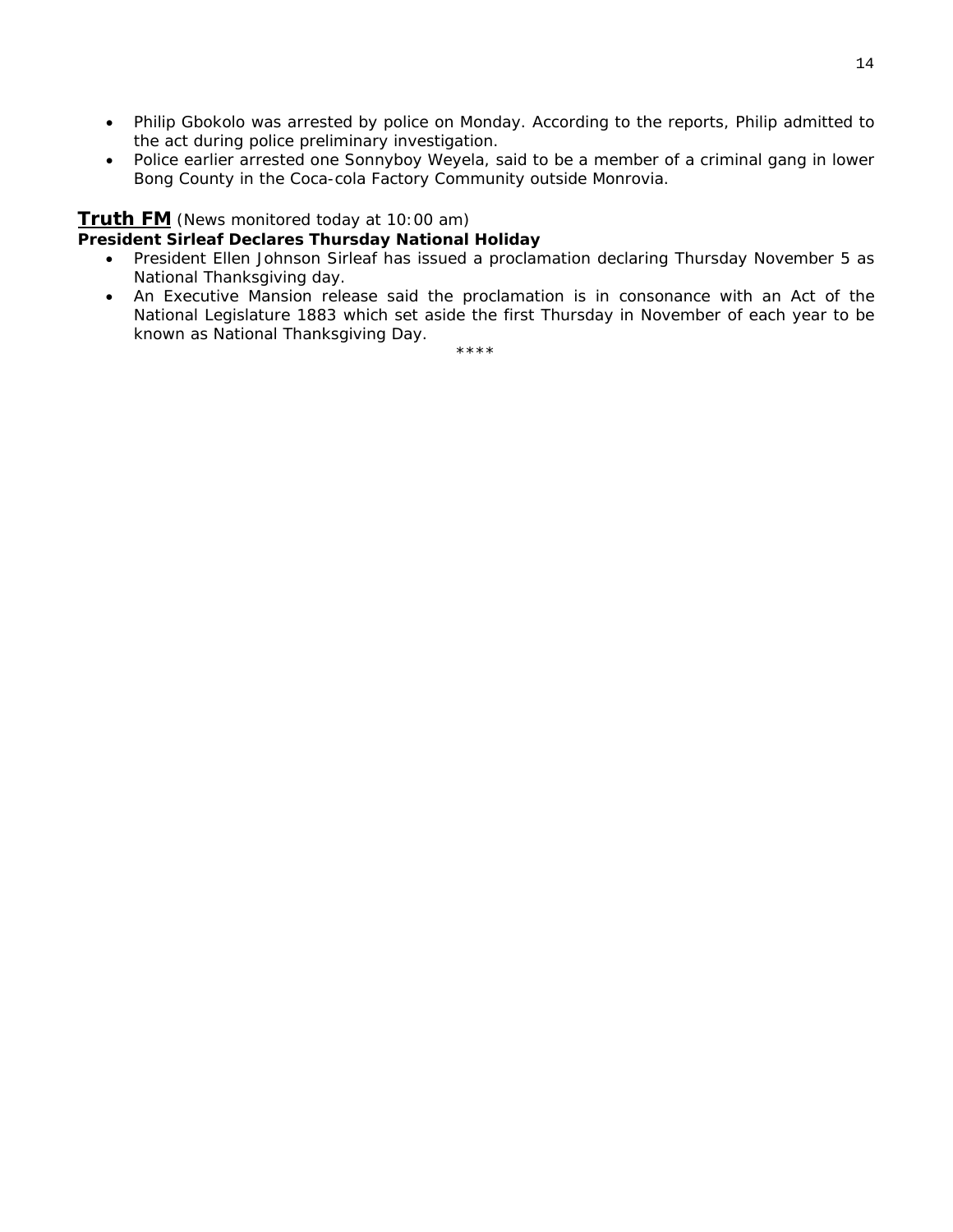# The Analyst (Monrovia)

Wednesday, 4 November 2009

#### **Which Is Hampering TRC Report?**

#### Editorial

The National Legislature voted unanimously recently to shelve the final but unedited report of Liberia's Truth & Reconciliation Commission pending the submission of the final edited version. The vote came amidst national debate regarding whether the report should be declared void, modified, or implemented "as is".

But the National Director of the Justice and Peace Commission (JPC) of the Catholic Diocese of Liberia, Cllr. J. Augustine Toe, believes even the shelving of the report in the wake of the debate is a "disservice to Liberia and foreign financial contributors".

The Analyst has been looking at the counselor contentions and observers views.

JPC Director Cllr. Augustine Toe has described as a disservice to the Liberian people and the international community recent decision by the National Legislature to table the "Final Unedited Report" of the TRC pending the submission of an edited version.

Cllr. Toe made the assertion last Wednesday during a panel discussion on the "TRC Report from the Perspective of the Civil Society" held at the University of Pennsylvania Law School in Philadelphia, USA. The Catholic human and civil rights advocate discounted the unedited and therefore flawed alibi of the National Legislature for shelving the report and noted that the actual reason for suspending further discussions on the controversial report was "politics of fear".

In his view the shelving of the document was not only inimical to Liberia's postwar healing process but that it was also an act of ungratefulness to the international community that generously contributed financially to the whole process. He fear that with the current attitude toward the reconciliation process, the resources spent by the international community and the efforts exerted by TRC commissioners to chart a course for the future of Liberia where impunity will be history, will amount to zilch.

The JPC boss reduced the argument for and against the report to a scenario of two cardinal recommendations of contention taking precedence over 30 other recommendations from which the Liberian people stand to derive enormous benefits. This, he said, was unfair to both those who researched the facts and compiled the report and the people of Liberia who are the ultimate beneficiaries and who obviously see nothing wrong with the report as is.

"The Commissioners spent tireless efforts for over two years and thousands of dollars from the national coffers and international community was spent to facilitate a work that we all embraced from the beginning, but now we want to demonize the Commissioners and outcome of their invaluable time only because we disagree with two recommendations in the entire report; this is where I strongly disagree with our national leaders and others calling for us not to implement the report," Cllr. Toe told the university forum.

Incidentally, the forum was sponsored by the International Human Rights Advocates-student group and comoderated by Sarah Paoletti, Clinical Supervisor and Lecturer and Director of the Transnational Legal Clinic and Sam Togba Slewion, former Secretary General of the Press Union of Liberia and Coordinator of the Technical Committee of the Liberia Media Support Initiative (LIMESI).

Cllr. Toe told his audience that policymakers and warlords, who were vigorously campaigning against the implementation of the report, as is, were basing their arguments mainly on the 'politics of fear', insisting that if the two recommendations of prosecution and barring of politicians were implemented 'Liberia will return to war'.

But he expressed doubt that such fears were grounded, arguing that the implementation of the report as is promises more benefits for Liberia than failing to implement it or tampering with it.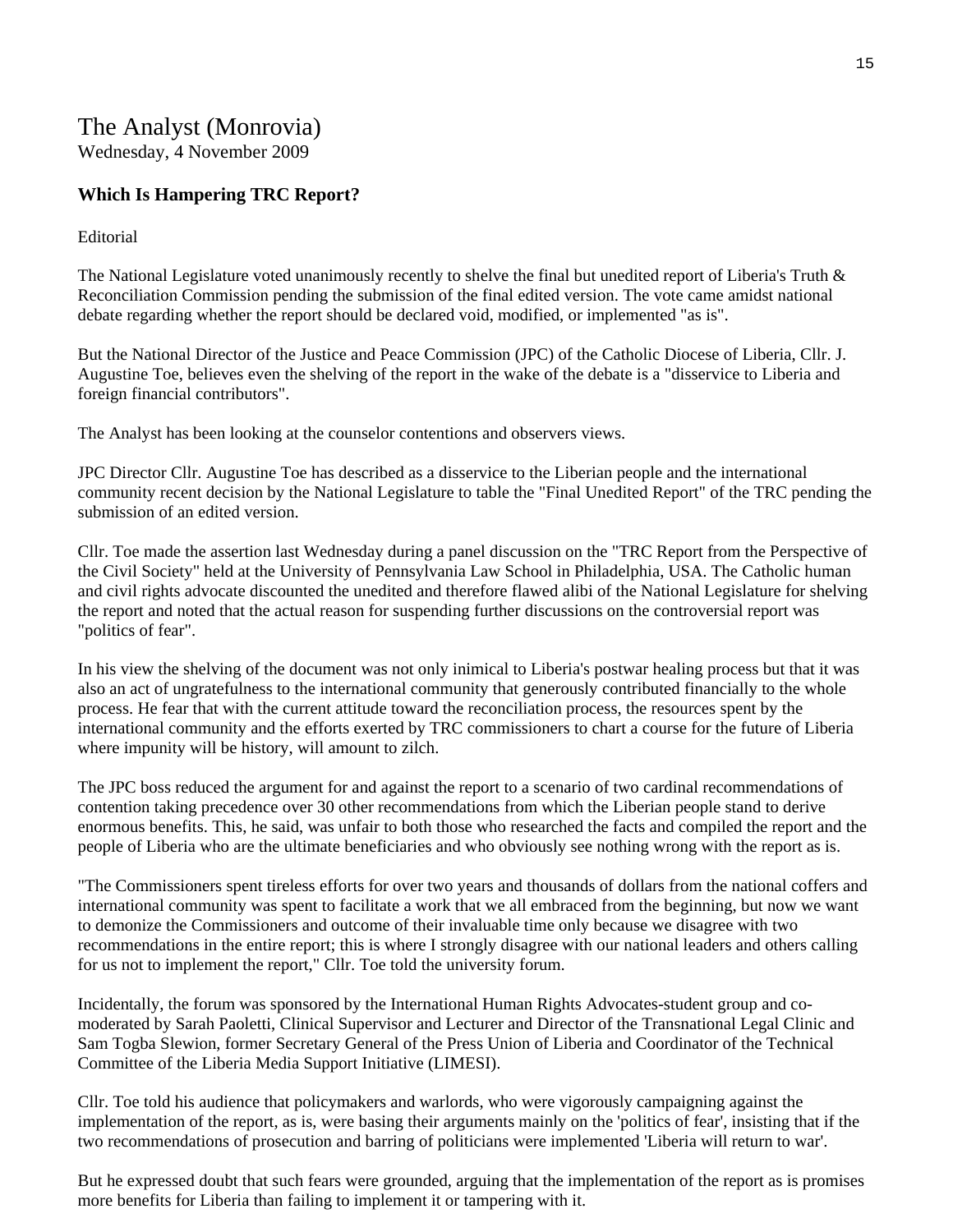"I am not sure how the implementations of recommendations calling for the social and economic empowerment of minority groups in the country, including women and children, will bring war to Liberia; the empowerment of the media will bring war to Liberia; and even reparations for individuals and communities affected economically and psychologically by the conflict can bring war to our country," he observed making reference to other recommendations contained in report.

He said unless the report was implemented in its entirety, the nation's war against the culture of impunity would be difficult, if not impossible, to win.

"I am afraid that if we continue bicker and politic over this report without any concrete action towards its implementation, we as a nation have disappointed future generation and reinforced the culture of impunity and apathy that continue to exist in our country and the powers that be will go down in history as facilitators of this mentality," he noted.

Cllr. Toe capped his presentation by calling on the national government to hold a national event to appreciate the work of commissioners of the TRC for what he called their sacrifice and commitment to national service through their work at the TRC.

"We should decorate these Commissioners with the highest honor of national service for their patriotic duty to our country by being men and women of principle," the JPC boss said.

The longtime human rights advocate however conceded that the blanket implementation of the report may raise legal questions and that therefore the implementations of some so-called benefits promising recommendations do require the enactment of Laws and Statues.

This, he observed, was because these recommendations were in violation of the Constitution of the country. But in what observers described as an "ironic twist of logic, sequence, and correlation of implementation" the counselor said: "But these are observations that can be cited in the Status Report that the President of Liberia is expected to make every three months to the nation as mandated by the Act that created the TRC."

They wonder whether the counselor was implying that the report should be implemented as is and that it would suffice for the President of Liberia to simply announce in periodic status reports the legal and even security problems posed by the implementation of some of the recommendations.

"Will it then be a service to the people of Liberia and the international financial contributors to the TR process to halt the implementation in order to correct the problems? This is the question that faces Liberia and this why many are now saying that the report must be reviewed for these obvious obstacles," said political observer Moses D. Gourd of Colonel West on Bushrod Island in Monrovia .

Gourd, who is a lecturer at a local commercial school, said no Liberian would be against the report if it did not weigh disproportionately on exacting retributive justice over the simple process of truth-telling and forgiveness granting as originally envisioned by Liberian peace negotiators in Accra in 2003.

He said it would be reckless for Liberians to seek to fight impunity from the background of insecurity. "Before you prosecute, you must ensure that you can contain the accused, lest you become victim. If that is the politics of fear he is talking about, then he is right and such fear is not out of place. It is being a brother's keeping and being circumspect, something required of all those interested in the welfare of Liberia and its war dispossessed population."

Gourd said while Mr. Toe's position was well articulated and appropriate for his American university advocacy audience, his recognition of the fact that the report contains provisions that are not only illegal but confrontational to a large number of the country's political leaders and warlords who hold that the civil war of 1989 to 2003 was a war for democracy and human rights, indicated that it was foolhardy to rush into implementation, ignoring the warning signs on the wall.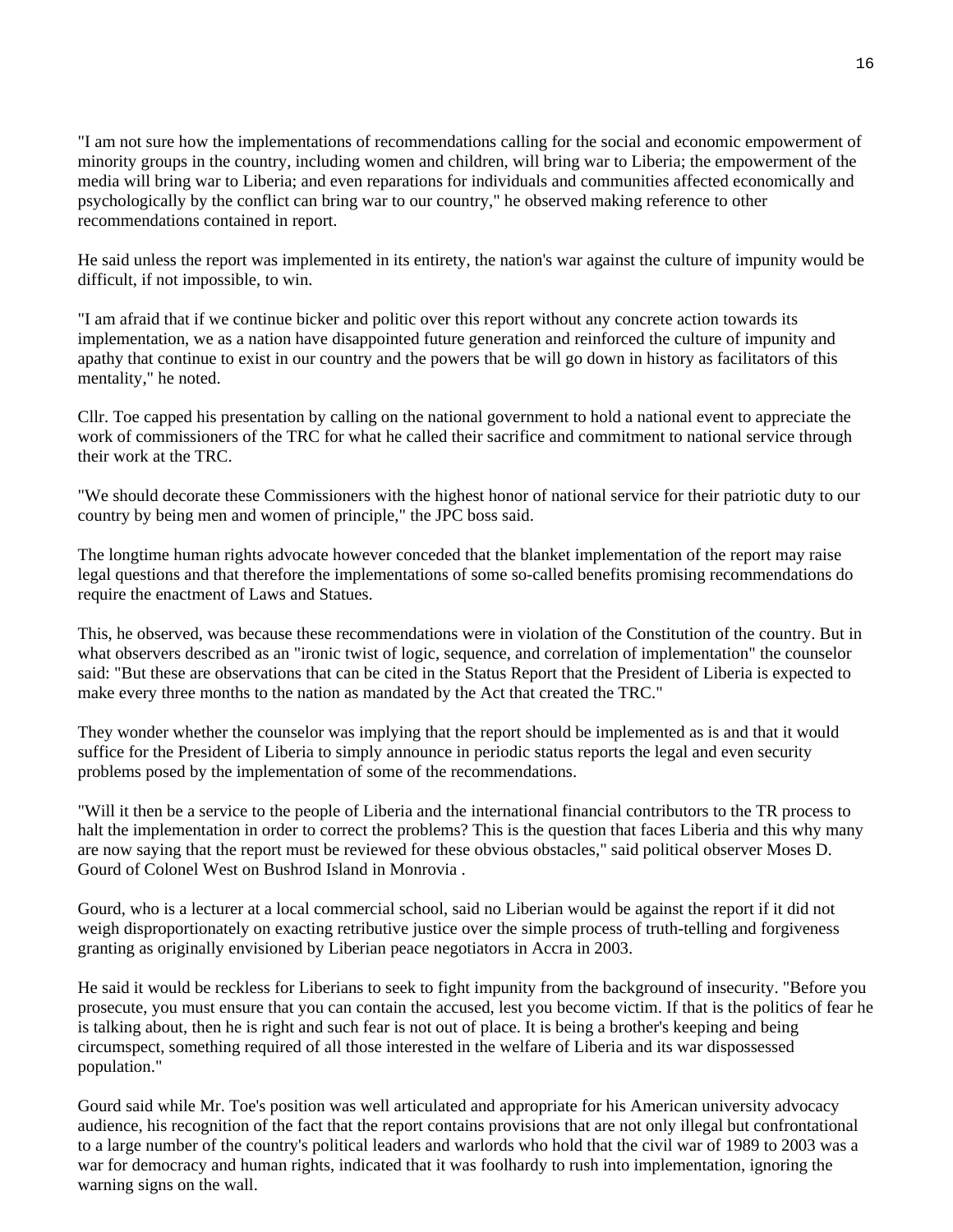Psychosocial service provider Tina Crawford of Logan Town , who said she lived through the war and saw how the peacekeepers reacted in circumstances in which civilians were in danger, agreed with Gourd: "Those who will pack their things and will jump on board planes provided by their foreign friends should not tell us about impunity.

They will not be around to see how the poor will suffer. We expect the TRC to find a way between open hostility and justice, not recommend that which it, or the government, has no power to enforce without further endangering the Liberian people."

Analysts summing up the debate regarding the implementation of the unedited final report of the TRC into the fear of encouraging impunity and the fear of open hostility say it is only a compromise that addresses the extremes of each fear that will set Liberia on the way to addressing the ills that plunged Liberia into a 14-year civil inferno.

"But who will initiate the dialogue when all are postural?" they say, is the key puzzle.

Be the first to Write a Comment!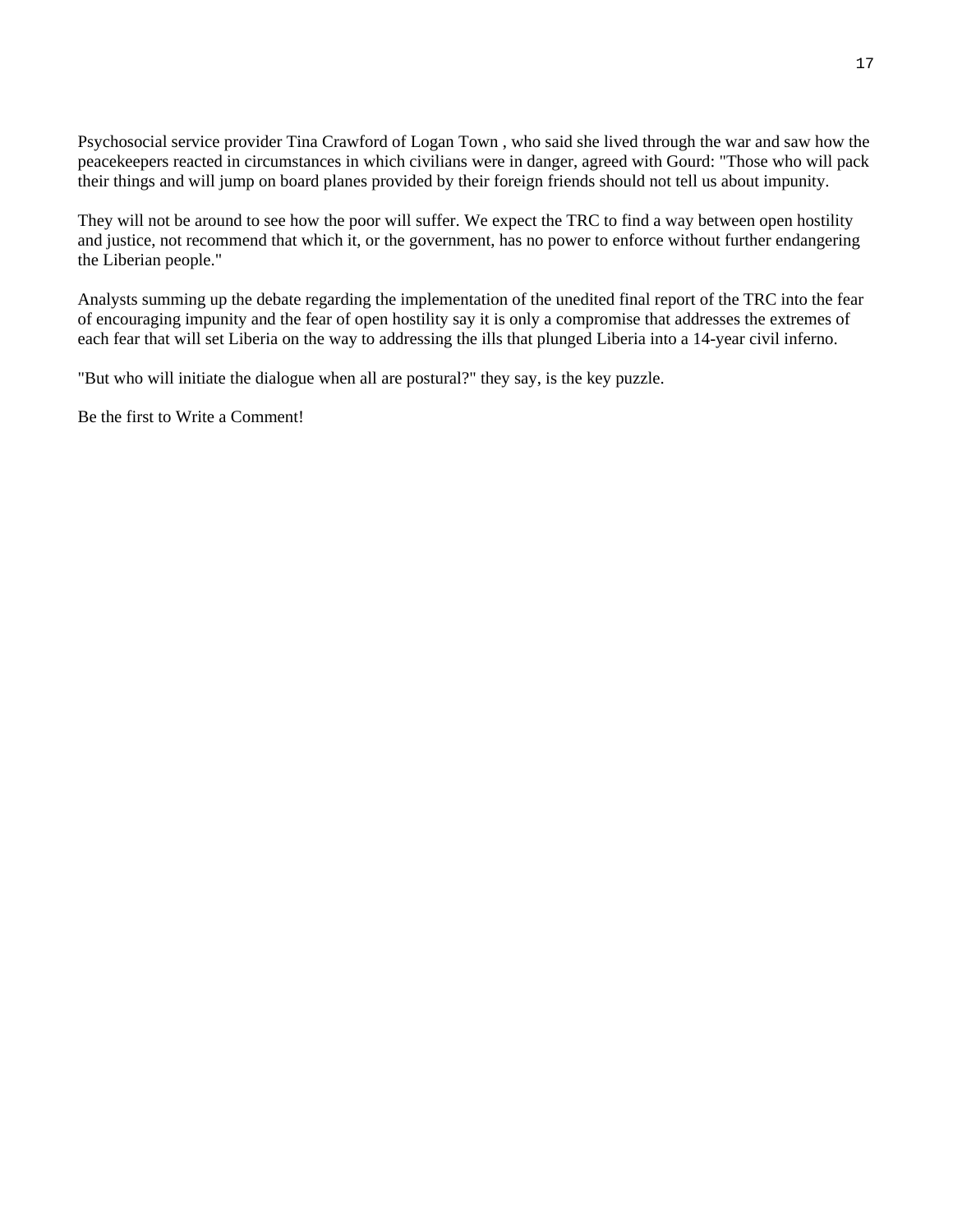# Agence France Press

Thursday, November 05, 2009

#### **Rwandan pleads for pardon at genocide tribunal**

By International Justice Desk



*Arusha, Netherlands* 

An ally of Rwanda's former president Juvenal Habyarimana asked the UN genocide tribunal for forgiveness for his role in the massacre on Wednesday.

Michel Bagaragaza, the former director of Rwanda's tea sector, pleaded guilty to the charge of complicity to commit genocide before the International Criminal Tribunal for Rwanda (ICTR) in September.

He confessed to storing arms to be used in the killings at a tea factory in northern Rwanda and giving beer, money and vehicles to the Hutu militia that carried out the massacre out of fear for his security and that of his family.

The 55-year-old is the ICTR's ninth suspect to plead guilty.

"I ask for forgiveness for all the wrong things I did," said Bagaragaza, a day before his sentencing.

"I made the wrong choice and took easy options at a difficult time," he added. "I am left with regret and scars that I cannot erase."

"I told the tribunal investigators that I undertake to tell them the truth about what they wanted to know, including my role. I did it," he said, adding that he did not regret cooperating with the court.

Bagaragaza also testified against other genocide suspects, including Habyarimana's brother-in-law. His lawyer said his cooperation had sparked threats against his family.

The prosecution however urged the tribunal to consider the gravity of Bagaragaza's offence despite confessing.

(Source: AFP)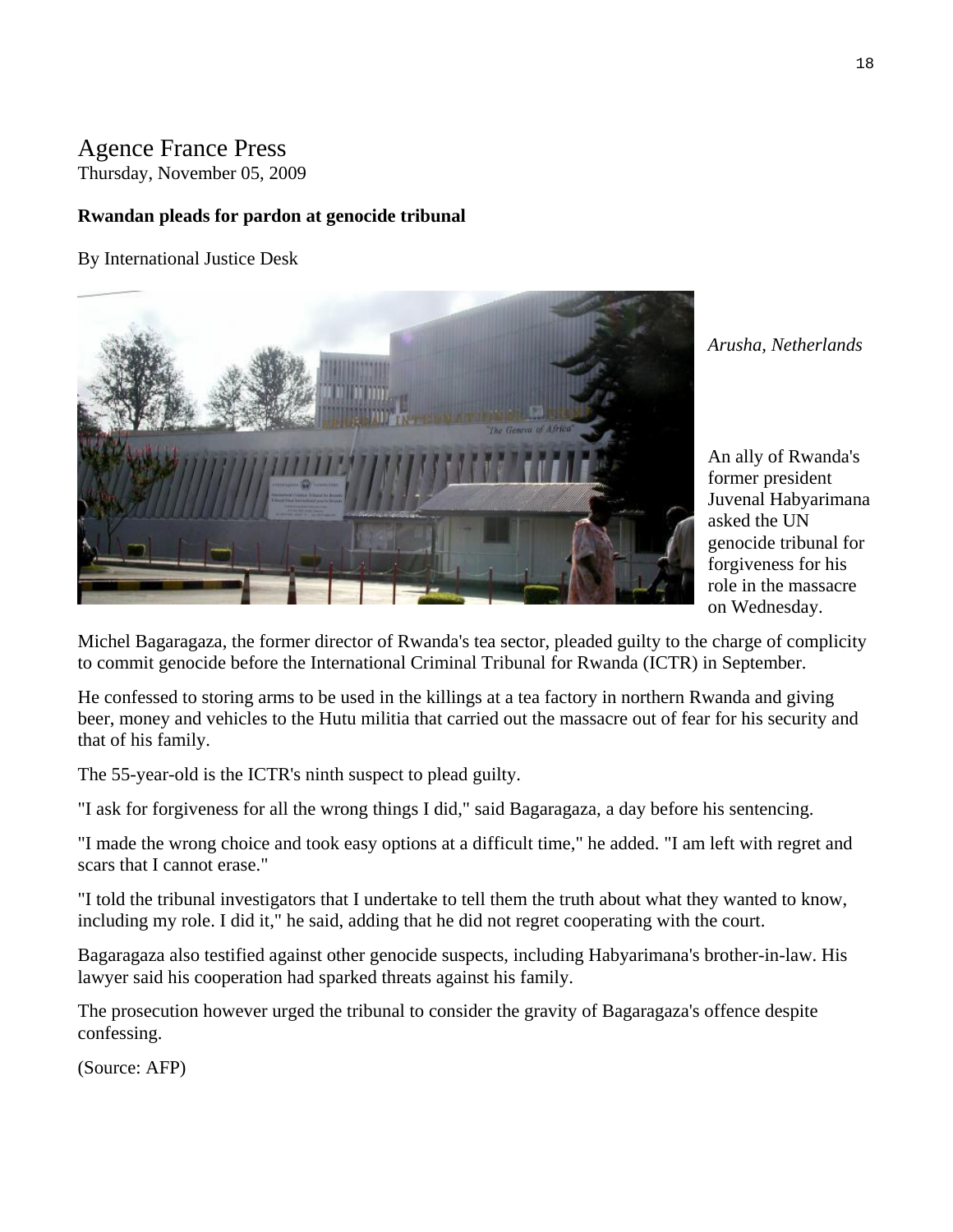### Capital FM Thursday, 5 November 2009



#### **Kenya urged to assist ICC prosecutor**

BY BERNARD MOMANYI and JUDIE KABERIA

NAIROBI, Kenya, - The European Union (EU) has called on the with the chief prosecutor of the International Criminal Court (ICC) who is scheduled to arrive in the country on Thursday. Kenyan government to cooperate

The Swedish Embassy in Nairobi issued a statement on Wednesday saying the 27-nation EU bloc

expected total cooperation from the Kenya Government with the ICC in ensuring justice is done and seen to be done.

Swedish Ambassador to Kenya Ann Dismorr, whose country holds the EU presidency, said the visit was a crucial step towards ending impunity in Kenya and bringing to justice perpetrators of the postelection violence.

"The European Union expects and looks forward to full and effective cooperation of the Kenyan Government with the ICC," she said in a statement ahead of the visit by the Chief Prosecutor of the ICC Luis Moreno Ocampo.

Officials from the Justice Ministry confirmed to Capital News that Mr Ocampo was expected to jet in the country at 7am on Thursday.

Justice Minister Mutula Kilonzo has previously said Mr Ocampo's main agenda would involve talks with President Mwai Kibaki and Prime Minister Raila Odinga to discuss means of ensuring justice for cases related to the 2007 post election violence which saw some 1,500 people killed and nearly half a million others displaced.

The civil society and victims of 2007/008 post election violence have also been holding a series of consultative meetings to come up with a joint petition they intend to present to the ICC prosecutor.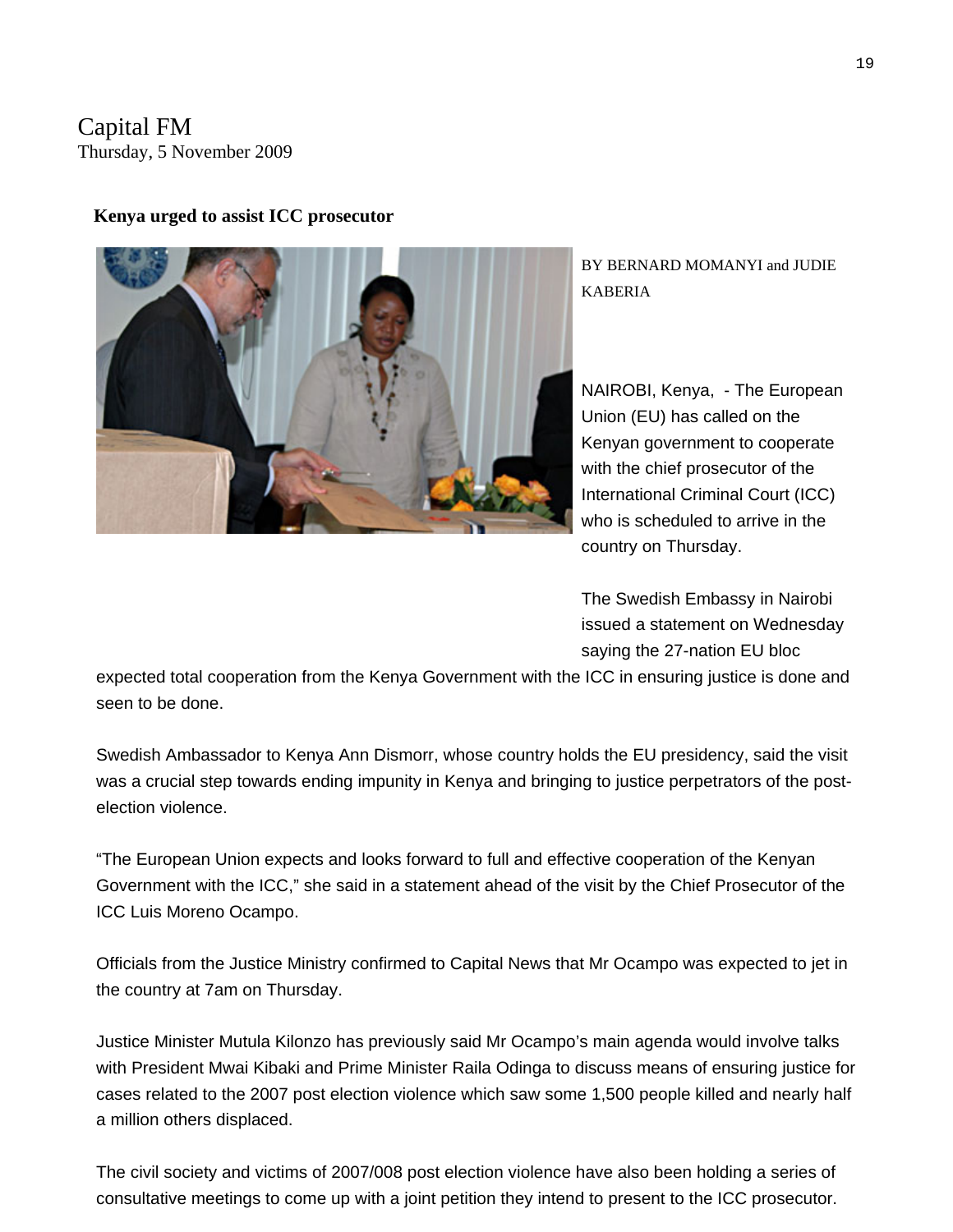In a joint communique, they urged the Chief Prosecutor to secure the commitment of the government of Kenya to fully cooperate with the ICC and hand over all evidence, facilitate arrest of suspects and offer any other assistance required.

They also demanded the establishment of the Special Tribunal for Kenya that conforms and meets international standards. "If justice will be done by Mr Ocampo, the disbanded team that headed ECK and the Chief Justice should also be held accountable," Okoiti Omtatah an activist said in Nairobi.

"They must all have their feet held on fire."

Meanwhile, a Non Governmental Organisation also asked Mr Ocampo to also meet other stakeholders especially the post election violence victims apart from meeting the President and Prime Minister.

Centre for Justice and Crimes against Humanity Chairman Mbuthi Gathenji said victims of the poll violence were looking forward to meeting Mr Ocampo to give their side of story.

He said they wanted justice before the next general election since there was a possibility of violence recurring if no one was punished.

Mr Gathenji said he feared that the two principles would not represent the seriousness of those seeking for justice and the real picture on the ground.

He also urged the prosecutor to push for a Sierra Leone-type of tribunal saying there was no way Parliament would support the Bill seeking to establish a local tribunal.

"From the look of things our MPs are already showing signs of their non commitment to pass the Bill. We have no more time to waste, let us ask the UN to support us with form a special court, our MPs will not give us anything," he said.

Mr Gathenji also asked Mr Ocampo to ensure Mr Raila and Mr Kibaki assure him of self referral to make it possible for him to conduct his investigations.

He also appealed to him to look at other lists and not only those implicated in the Waki list saying all those responsible need to be punished.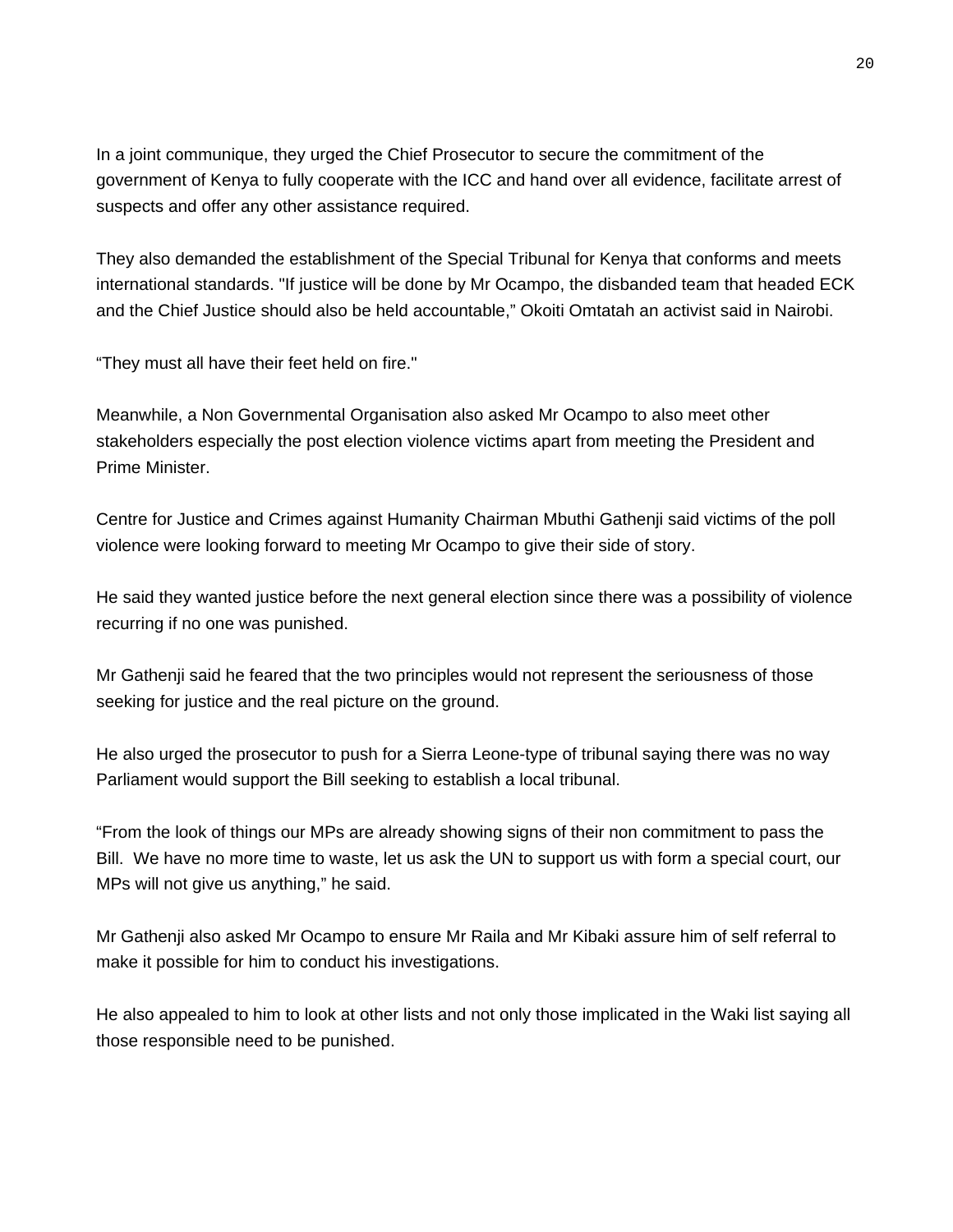Voice of America Wednesday, 4 November 2009

#### **ICC Prosecutor Faces Uphill Challenges in Kenya Case**

By Alan Boswell Nairobi

A group representing victims of Kenya's post-election violence is urging The Hague to intervene and prosecute those most responsible for the organized slaughters. The victims play just one part in the complex web of political realities facing the International Criminal Court's chief prosecutor as he arrives Thursday for a face-to-face meeting with Kenya's government leaders.



**International Criminal Court chief prosecutor Luis Moreno Ocampo in The Hague, Netherlands, 04 Mar 2009** 

ICC chief prosecutor Luis Moreno Ocampo's visit follows the Kenyan government's failure to meet a September 30 deadline agreed to by a Kenyan delegation to set up a process to prosecute the top suspects in post-election violence locally.

Under the deal, Kenya agreed to refer the matter to The Hague if it failed to create a special tribunal within the designated timeframe.

Kenya fell into a weeks-long crisis following a flawed December 2007 presidential election that supporters of the main rival to incumbent President Mwai Kibaki claim was "stolen."

The disputed poll results sparked an outburst of ethnically-targeted violence that killed at least 1,300 and displaced hundreds of thousands more, many of whom remain stranded in makeshift camps.

The brutal mayhem caught many Kenyans and outside observers by surprise. The most economically powerful nation in East Africa has historically been considered a stabilizing force in an often volatile region, but the 2008 political crisis blew open festering land and discrimination issues that had built up over decades of tribal-based power politics.

A group of lawyers told post-election victims Tuesday that they must collectively push Ocampo for justice, saying the government agenda is being run by those suspected of perpetrating the violence.

The head of an organization representing several victims, attorney Mbuthi Gathenji, similarly called for urgency in carrying out the investigations. He joined other lawyers in urging the ICC prosecutor to meet directly with those who were hurt by the violence.

"If it is possible, the victims feel an engagement with Ocampo would be a very good step to build confidence in the ICC. Not only that, they would like him to his time off and visit the scenes of crimes," said Gathenji.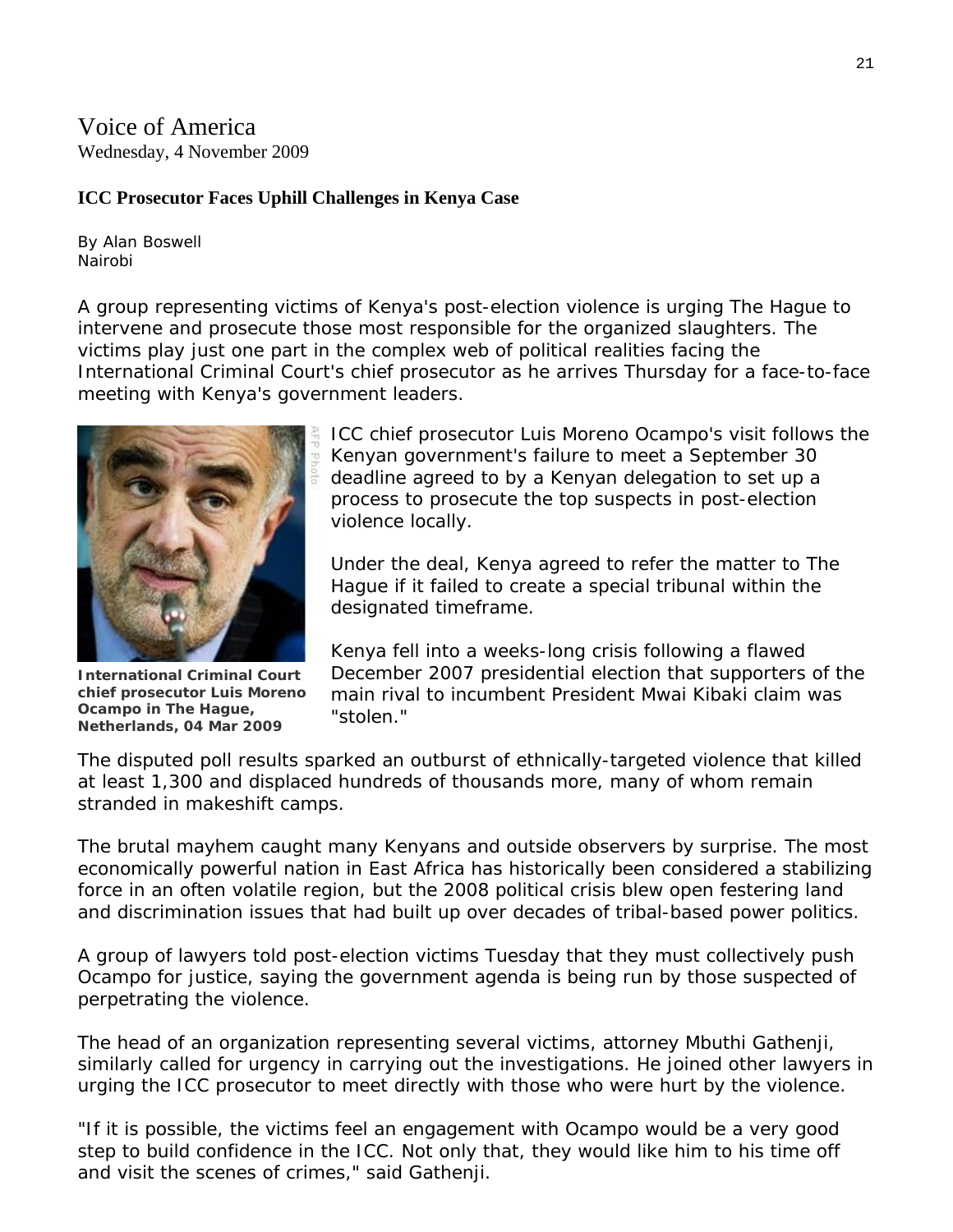The looming intervention from The Hague puts Kenya's two power-sharing heads in a tough position politically. President Kibaki and his former election foe, Prime Minister Raila Odinga, are both allied politically to powerful politicians believed to sit at the top of Ocampo's target list.

But Kenyan politicians are not the only ones caught walking a political tightrope due to the special attention Kenya is receiving internationally. Analysts say Ocampo is proceeding cautiously towards Kenya because of pressure the prosecutor is feeling from critics who accuse the Court of being overly aggressive towards Africa.



**From left: Kenya's Justice Minister Mutula Kilonzo, ICC prosecutor Luis Moreno Ocampo, Kenya's Minister of Lands James Orengo sign an agreement in The Hague, Netherlands on 03 Jul 2009** 

The chief prosecutor hopes to convince Kenyan leaders to abide by the earlier agreement and now directly refer the cases to the Court, a scenario Godfrey Musila, a specialist on the ICC for the African-based Institute for Security Studies, says is highly unlikely.

"My own conclusion is that the Kenyan president and prime minister will not refer the situation to the ICC, so it will be up to Ocampo to invoke his powers for there to be any formal investigations. But he will be informed, not only by local developments in Kenya, but also by those concerns that have been expressed by many on the continent, that as some allege, that somehow the ICC process is skewed against the African continent," he said.

Gideon Maina, a Kenyan international law lecturer, says Ocampo is also under strong pressure from the West to do something about the Kenyan situation.

Kenya's next elections are scheduled for 2012, and many fear that if key reforms are not implemented and the culture of political impunity is not fundamentally shaken, the upcoming political cycle could prove much more damaging than the last.

"Much as the ICC ought to operate independently, there is a lot of international pressure and international consensus that Kenya needs to be fixed before 2012. And as much as Ocampo is a lawyer, he is not naive to the fact that the perceived success of the ICC will depend maybe on how he tackles Kenya," he said.

Kenyan civil society actors have also played a major role in calling for The Hague's intervention. Musila, who frequently meets with those Kenyan groups pushing for ICC investigations, sees these local players as the most powerful factor in pushing Ocampo to take action in Kenya.

"The drive until now in fact has been driven by local civil society, although the international community, in particular the diplomatic corps in Nairobi, tends to support the position of the civil society," he said.

Both Musila and Maina agreed that the earliest one could expect any indictments from the court would be late 2010, and only if the ICC's lengthy pre-trial process is began in earnest very soon.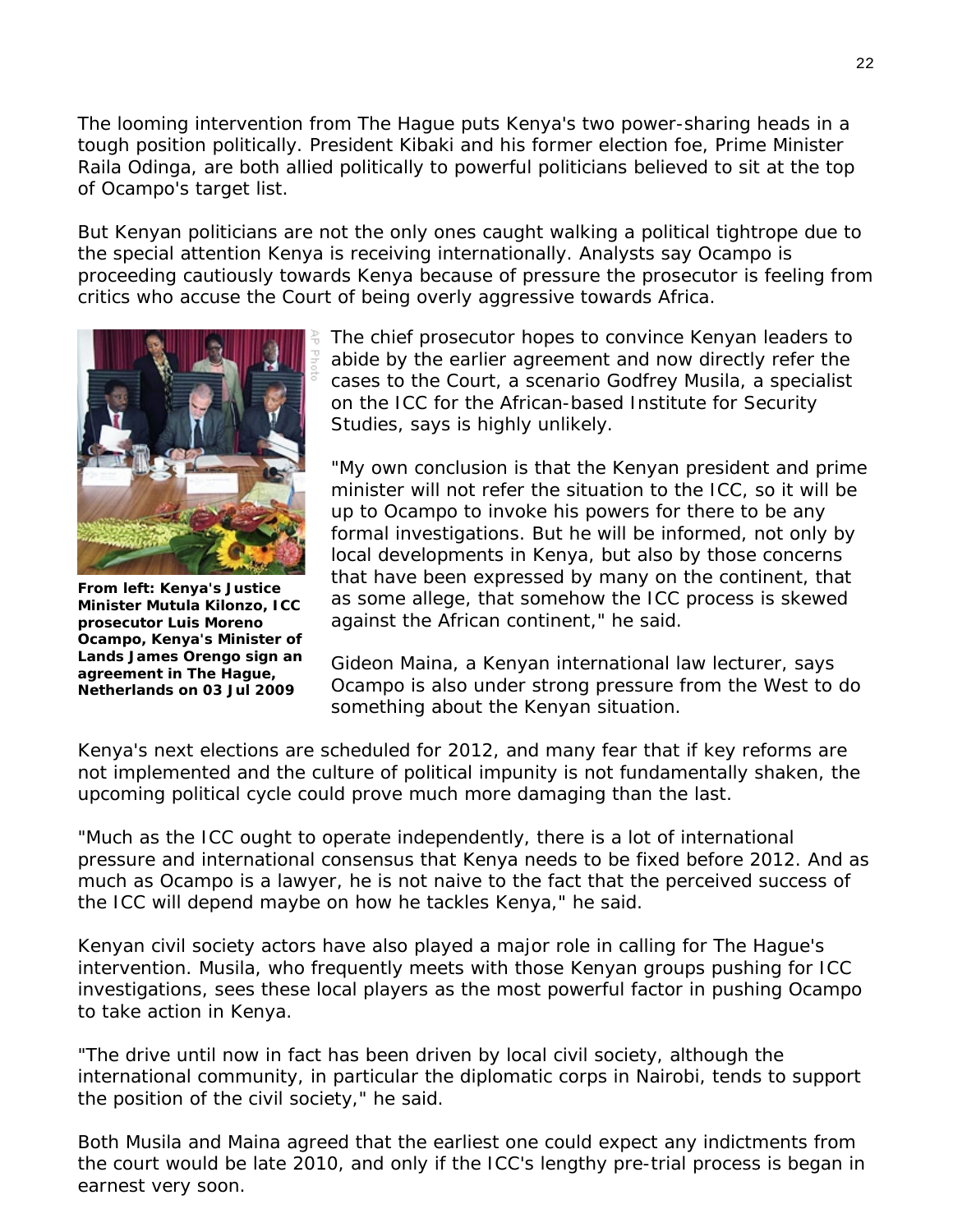# Amnesty International

Wednesday, 4 November 2009

#### **African governments must reaffirm commitment to International Criminal Court**

Amnesty International on Wednesday urged African government representatives meeting in Addis Ababa, Ethiopia to reaffirm their support for the International Criminal Court (ICC).

In a memorandum published this week, The International Criminal Court: The Contribution Africa Can Make to the Review Conference, the organization called on African governments to clearly state they would prevent any officials accused of genocide, crimes against humanity or war crimes from seeking safe haven in their countries.

"Only justice can lay a firm foundation for lasting peace," said Kolawole Olaniyan, Africa Legal Adviser at Amnesty International.

"More than a decade ago, African states were amongst the strongest supporters of the proposal to establish a permanent international criminal court that would be able to investigate and prosecute those responsible for some of the worst crimes in the world – they must renew this commitment, as the survival of the ICC as an effective international body depends on this," said Kolawole Olaniyan.

"African victims of genocide, crimes against humanity and war crimes are some of the chief beneficiaries of the ICC – the ICC must be fully supported so that it can continue its important work on their behalf."

The call came after Sudanese President Omar al Bashir cancelled scheduled visits to South Africa, Uganda, Nigeria and Venezuela, when it became clear that he could face arrest and surrender to the ICC, particularly in light of African civil society protests to the visits.

In its memorandum, Amnesty International urged African states to strongly defend the provisions of the ICC that exclude any claimed immunity for state officials – regardless of rank, including heads of state – from prosecution for genocide, crimes against humanity and war crimes.

"Every single legal instrument adopted since the Second World War by the international community has rejected immunity from prosecution for any government official charged with genocide, crimes against humanity and war crimes," said Kolawole Olaniyan.

"In fact, every international court to consider the question of immunity since the establishment of the ICC has concluded that heads of state cannot successfully assert any purported immunity from prosecution for genocide, crimes against humanity or war crimes."

Amnesty International said that to ensure the ICC is an effective complement to national courts, it must be able to exercise its jurisdiction without political interference.

"With the exception of Darfur, all situations under investigation by the ICC were referred to the Prosecutor by African states themselves – the Central African Republic, the Democratic Republic of the Congo and Uganda," said Kolawole Olaniyan.

The organization also urged African governments to evaluate carefully the positive and negative aspects of establishing a regional criminal court, as suggested by the African Union in an Assembly meeting in July 2009, especially its costs.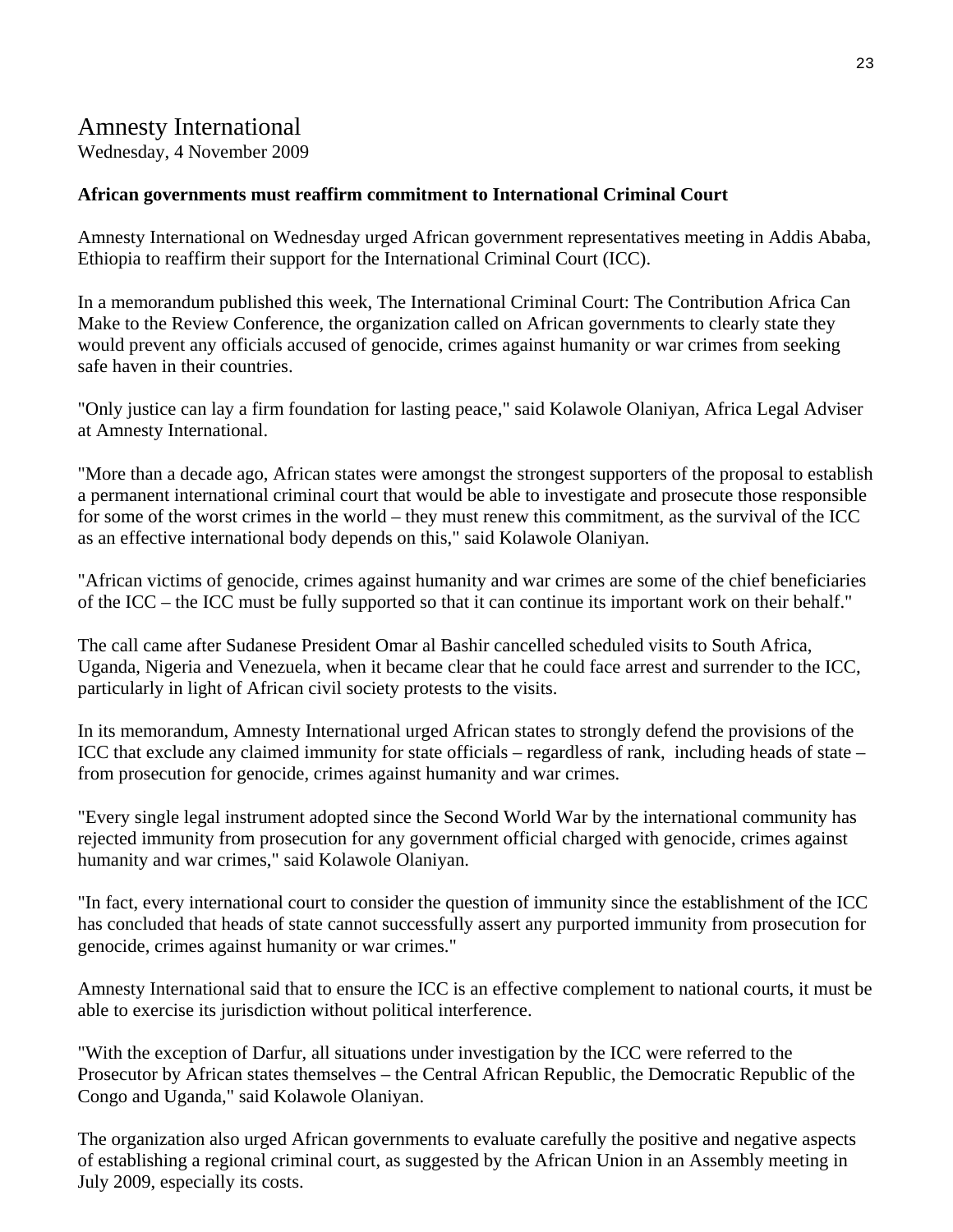### **Reuters** Thursday, 5 November 2009

# **UN debates Gaza war crimes probe**

#### By International Justice Desk



*New York, United States of America* 

The UN General Assembly debated on Wednesday a resolution that would call on

Israel and the Palestinians to investigate charges of war crimes during the Gaza war detailed in a report that has infuriated Israel.

The nonbinding resolution on the so-called Goldstone report, which looked certain to be approved by the 192-nation assembly, also requests UN Secretary-General Ban Ki-moon to send the 575-page report to the Security Council.

The report, commissioned by the UN Human Rights Council, lambasted both sides in the December-January conflict, which killed more than 1,000 Palestinians and 13 Israelis, but was harsher towards Israel.

Diplomats say there is little chance that the report or the Arab-drafted resolution could lead to punishment of either side. But it has enraged Israel and galvanized American Jews.

In the assembly debate, Arab envoys praised the report by South African judge Richard Goldstone and demanded an end to what they called the Jewish state's impunity. But Israel damned the document as "conceived in hate and executed in sin."

There is no veto in the assembly and the resolution looked sure to win a majority. But with more than 40 envoys listed to speak, most of them from Arab and other Muslim countries, it was unclear whether the vote would take place on Wednesday.

Israel's ally the United States was one of a small number of countries expected to vote against the resolution. In a clear warning to the administration, the US House of Representatives on Tuesday urged President Barack Obama to oppose UN endorsement of Goldstone's findings.

(Source: Reuters)